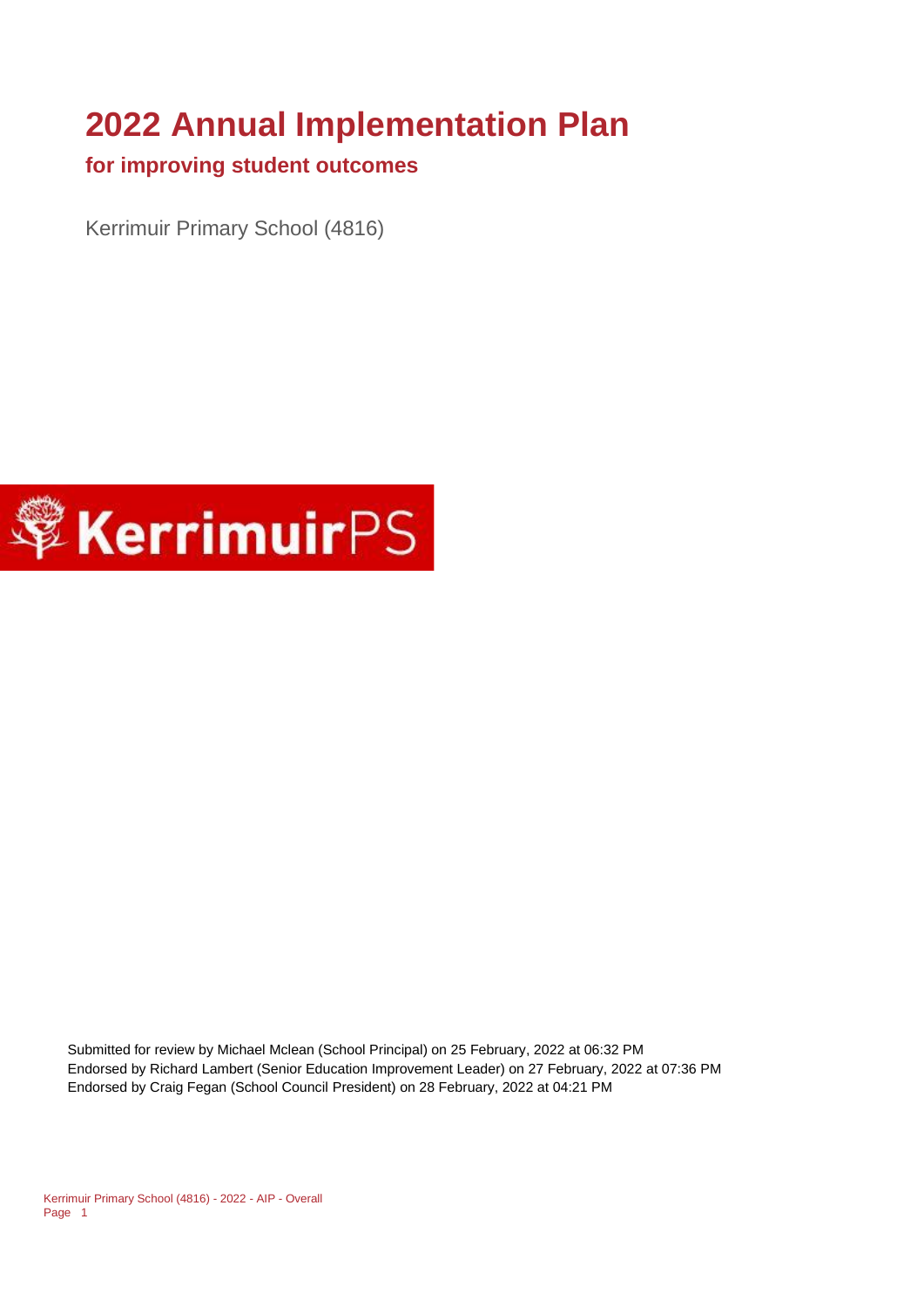# **Self-evaluation Summary - 2022**

|                                           | <b>FISO 2.0 Dimensions</b>                                                                                                                                                                                                       | <b>Self-evaluation Level</b> |
|-------------------------------------------|----------------------------------------------------------------------------------------------------------------------------------------------------------------------------------------------------------------------------------|------------------------------|
| <b>Teaching</b><br>and<br><b>Learning</b> | Documented teaching and learning program based on the Victorian<br>Curriculum and senior secondary pathways, incorporating extra-<br>curricula programs                                                                          |                              |
|                                           | Use of common and subject-specific high impact teaching and<br>learning strategies as part of a shared and responsive teaching and<br>learning model implemented through positive and supportive student-<br>staff relationships | Embedding                    |

| <b>Assessment</b> | Systematic use of assessment strategies and measurement practices<br>to obtain and provide feedback on student learning growth, attainment<br>and wellbeing capabilities | Embedding |
|-------------------|--------------------------------------------------------------------------------------------------------------------------------------------------------------------------|-----------|
|                   | Systematic use of data and evidence to drive the prioritisation,<br>development, and implementation of actions in schools and<br>classrooms.                             |           |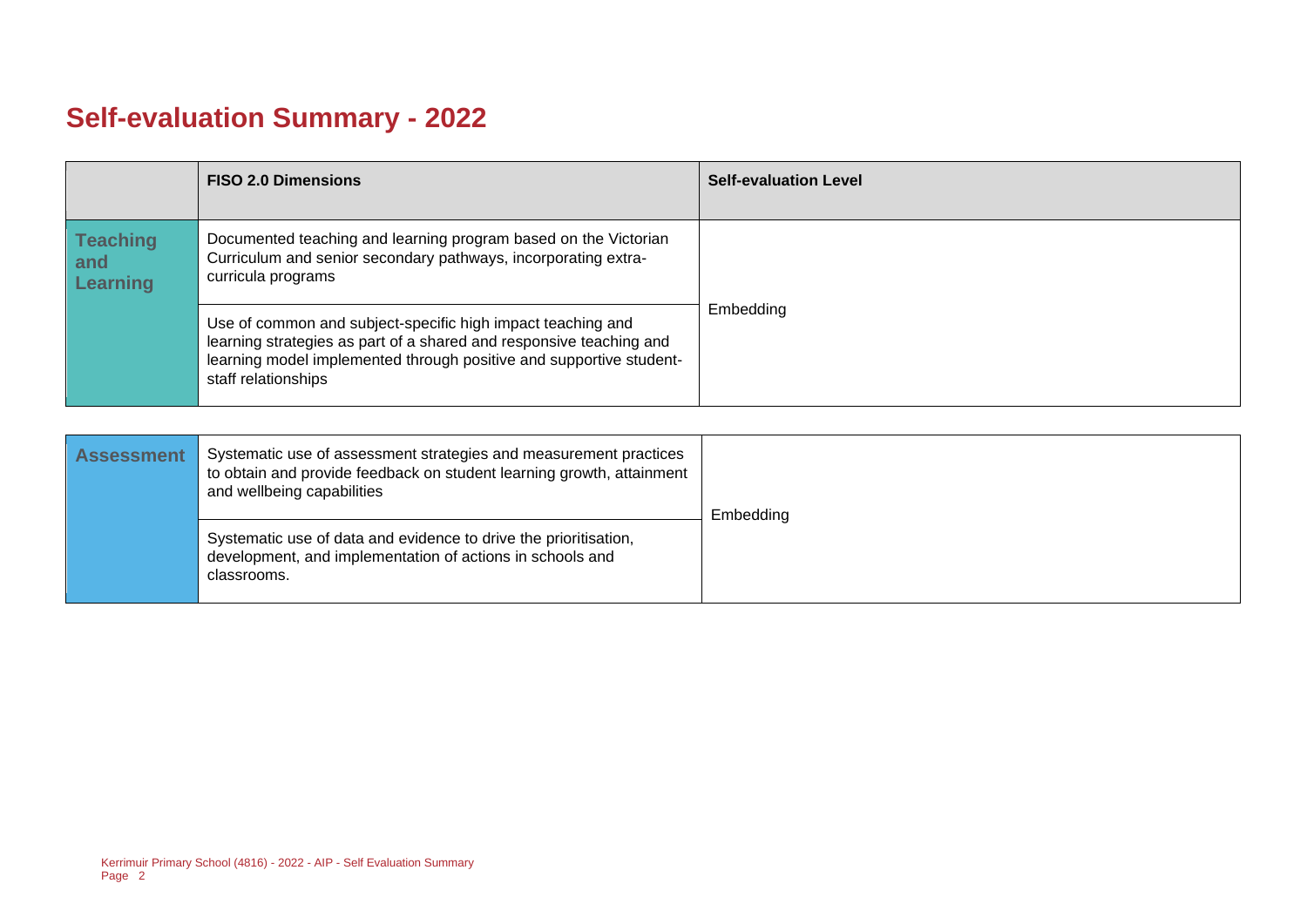| Leadership | The strategic direction and deployment of resources to create and<br>reflect shared goals and values; high expectations; and a positive,<br>safe and orderly learning environment | Embedding |
|------------|-----------------------------------------------------------------------------------------------------------------------------------------------------------------------------------|-----------|
|            | Shared development of a culture of respect and collaboration with<br>positive and supportive relationships between students and staff at the<br>core                              |           |

| <b>Engagement</b> | Activation of student voice and agency, including in leadership and<br>learning, to strengthen students' participation and engagement in<br>school                                    | Embedding |
|-------------------|---------------------------------------------------------------------------------------------------------------------------------------------------------------------------------------|-----------|
|                   | Strong relationships and active partnerships between schools and<br>families/carers, communities, and organisations to strengthen<br>students' participation and engagement in school |           |

| <b>Support</b> | Responsive, tiered and contextualised approaches and strong<br>relationships to support student learning, wellbeing and inclusion                                         |           |
|----------------|---------------------------------------------------------------------------------------------------------------------------------------------------------------------------|-----------|
|                | Effective use of resources and active partnerships with families/carers,<br>specialist providers and community organisations to provide<br>responsive support to students | Excelling |

| <b>Enter your reflective comments</b> | The self-evaluation is a process that has highlighted some of the very positive programs and structures currently in place at<br>Kerrimuir PS. The greater focus on HITS and community engagement practices in 2021 will further enhance some of the<br>processes and protocols that are already embedded at the school. This will be reflected in the 2021 AIP with many goals,<br>actions and activities put in place to address school improvement priorities and initiatives. |
|---------------------------------------|-----------------------------------------------------------------------------------------------------------------------------------------------------------------------------------------------------------------------------------------------------------------------------------------------------------------------------------------------------------------------------------------------------------------------------------------------------------------------------------|
|---------------------------------------|-----------------------------------------------------------------------------------------------------------------------------------------------------------------------------------------------------------------------------------------------------------------------------------------------------------------------------------------------------------------------------------------------------------------------------------------------------------------------------------|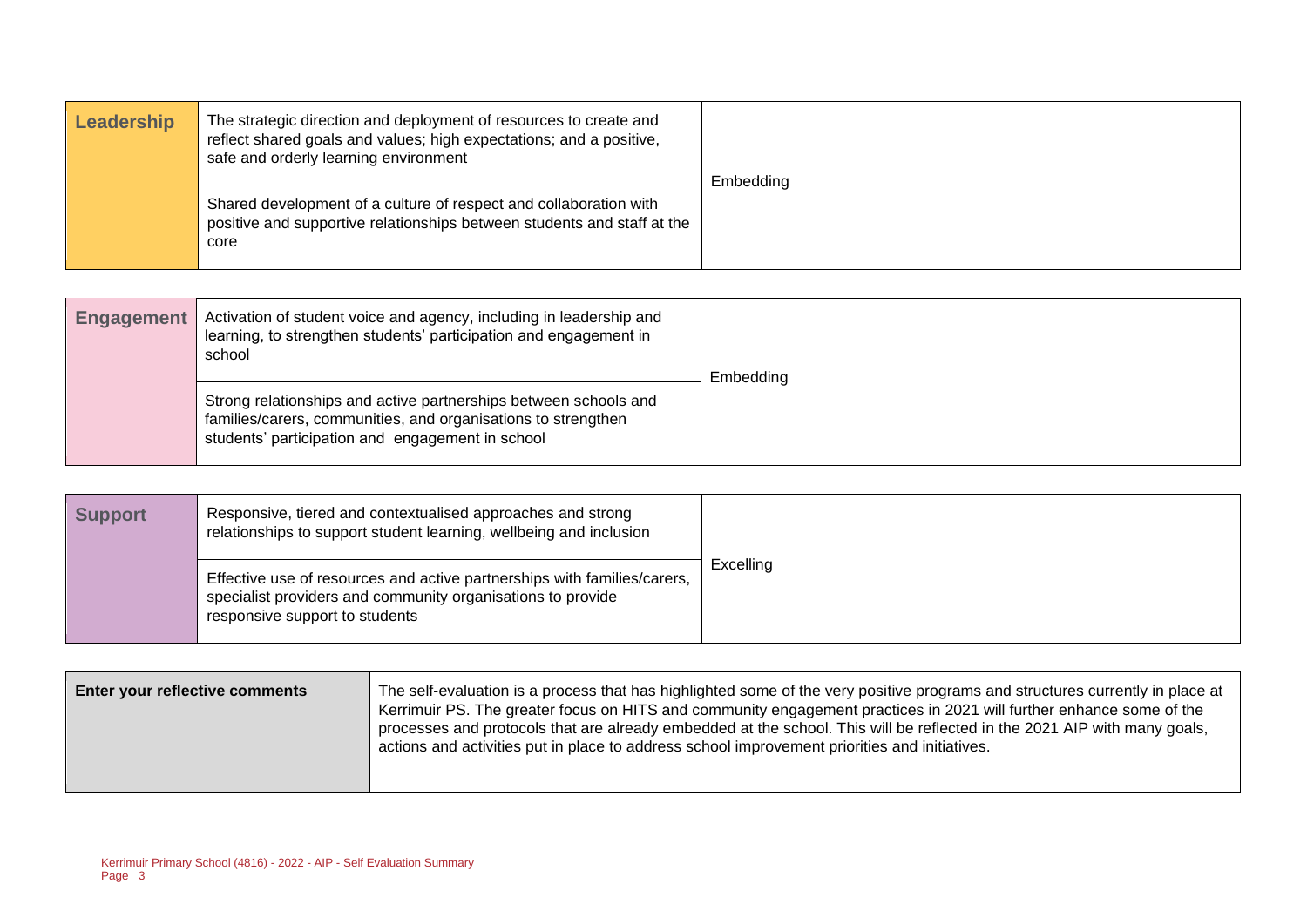| <b>Considerations for 2022</b>   | The main priority for 2022 is to focus on PD and protocols around HITS and parent communication - this is reflected in the<br>AIP. Staff training will get underway in early 2020 and agreed expectations will be established in a consultative manner with<br>staff. All staff PDPs will be linked to the priorities set out in the AIP. |
|----------------------------------|-------------------------------------------------------------------------------------------------------------------------------------------------------------------------------------------------------------------------------------------------------------------------------------------------------------------------------------------|
| Documents that support this plan |                                                                                                                                                                                                                                                                                                                                           |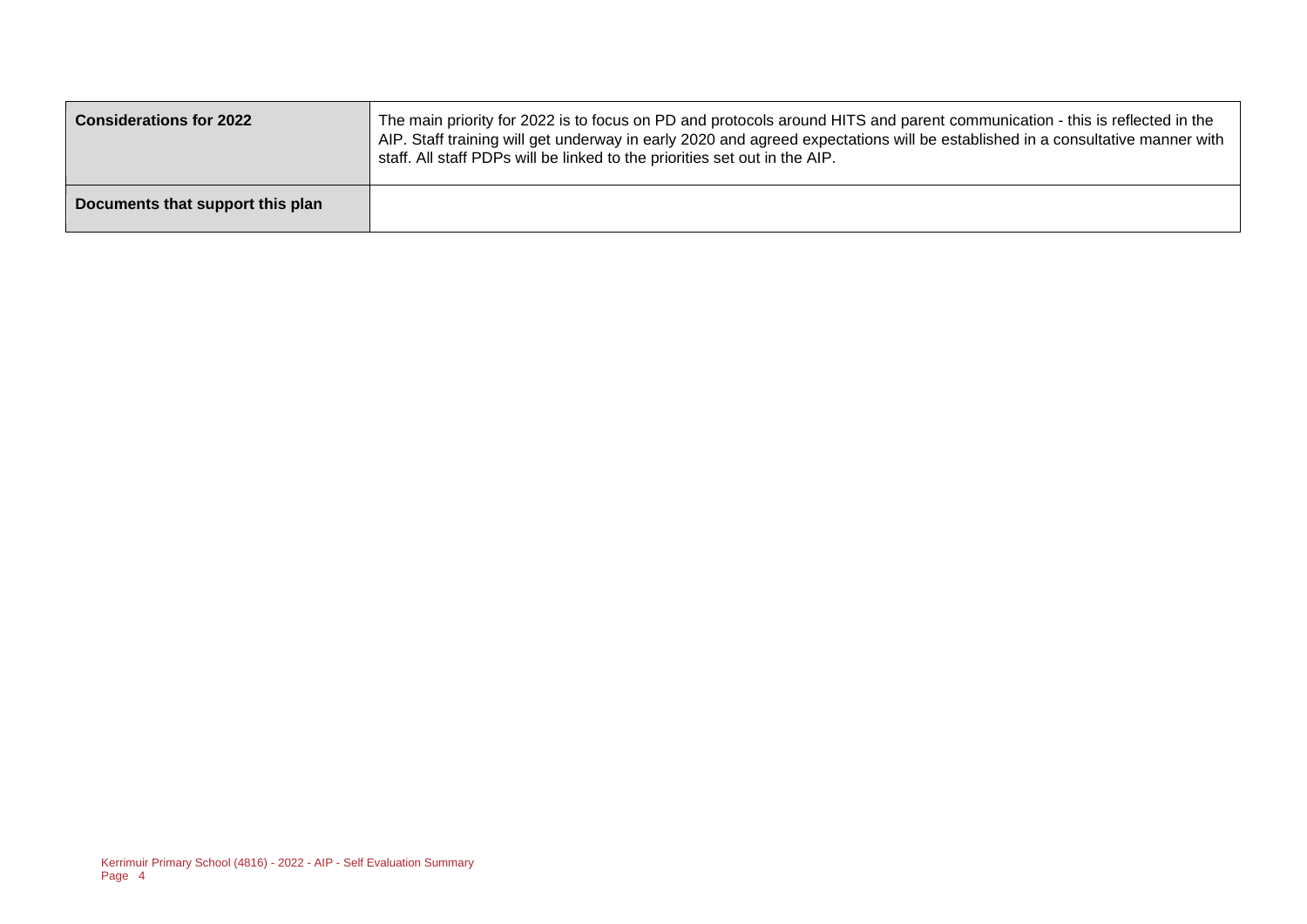# **SSP Goals Targets and KIS**

| Goal 1                                                         | <b>2022 Priorities Goal</b><br><br><br>Some of our students have thrived in the remote learning environment, others have maintained their learning progress,<br>and some need extra learning and wellbeing support despite the best efforts of their teachers and families. In 2022 we will<br>continue to focus on student learning - with an increased focus on numeracy - and student wellbeing through the 2022<br>Priorities Goal, a learning Key Improvement Strategy and a wellbeing Key Improvement Strategy. We will teach and<br>support each student at their point of need and in line with FISO. |  |
|----------------------------------------------------------------|---------------------------------------------------------------------------------------------------------------------------------------------------------------------------------------------------------------------------------------------------------------------------------------------------------------------------------------------------------------------------------------------------------------------------------------------------------------------------------------------------------------------------------------------------------------------------------------------------------------|--|
| Target 1.1                                                     | Support for the 2022 Priorities                                                                                                                                                                                                                                                                                                                                                                                                                                                                                                                                                                               |  |
| Key Improvement Strategy 1.a<br>Priority 2022 Dimension        | Learning - Support both those who need extra support and those who have thrived to continue to extend their learning,<br>especially in numeracy                                                                                                                                                                                                                                                                                                                                                                                                                                                               |  |
| <b>Key Improvement Strategy 1.b</b><br>Priority 2022 Dimension | Wellbeing - Effectively mobilise available resources to support students' wellbeing and mental health, especially the most<br>vulnerable                                                                                                                                                                                                                                                                                                                                                                                                                                                                      |  |
| Goal 2                                                         | Improve literacy and numeracy achievement and growth.                                                                                                                                                                                                                                                                                                                                                                                                                                                                                                                                                         |  |
| Target 2.1                                                     | By 2022 improve the percentage of students achieving high relative learning growth in NAPLAN reading Year 3 to 5, from<br>19% to 30% or greater.                                                                                                                                                                                                                                                                                                                                                                                                                                                              |  |
| Target 2.2                                                     | The percentage of Year 3 students achieving in the top 2 bands in NAPLAN reading will increase from 59% to 70% or<br>greater.                                                                                                                                                                                                                                                                                                                                                                                                                                                                                 |  |
| Target 2.3                                                     | The percentage of Year 5 students achieving in the top 2 bands in NAPLAN in writing will increase from 28% to 35% or<br>greater.                                                                                                                                                                                                                                                                                                                                                                                                                                                                              |  |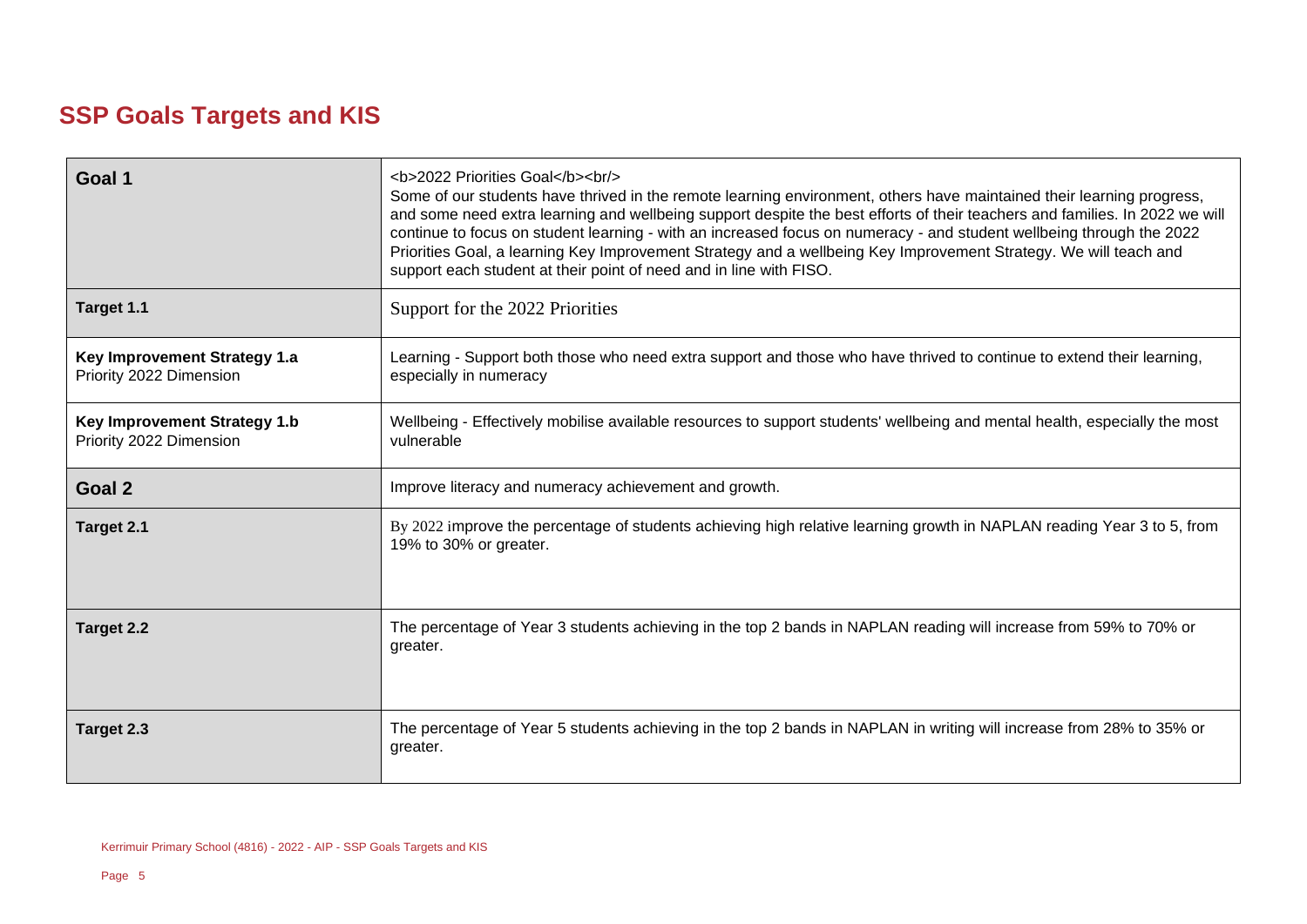| Increase the percentage achieving high relative learning growth in NAPLAN writing from Year 3 to 5 from 32% to 36% or<br>Target 2.4<br>greater.                              |                                                                                                                                                                                                                                                                                                |  |
|------------------------------------------------------------------------------------------------------------------------------------------------------------------------------|------------------------------------------------------------------------------------------------------------------------------------------------------------------------------------------------------------------------------------------------------------------------------------------------|--|
| Target 2.5                                                                                                                                                                   | The percentage of students achieving above Victorian Curriculum standards at Foundation to Year 6 in number & algebra<br>to increase from 47% to 55% or greater.                                                                                                                               |  |
| <b>Key Improvement Strategy 2.a</b><br><b>Building practice excellence</b>                                                                                                   | Refine and embed the Kerrimuir Primary School instructional model incorporating the consistent use of the High Impact<br><b>Teaching Strategies (HITS)</b>                                                                                                                                     |  |
| <b>Key Improvement Strategy 2.b</b><br><b>Building practice excellence</b>                                                                                                   | Develop and document a research-based approach to reading comprehension that is supported by a professional learning<br>strategy that effectively builds teacher capability                                                                                                                    |  |
| <b>Key Improvement Strategy 2.c</b><br>Evaluating impact on learning                                                                                                         | Ensure teachers collaborate and effectively analyse data to develop a shared understanding of learning at each student's<br>point of need.                                                                                                                                                     |  |
| Goal <sub>3</sub>                                                                                                                                                            | Empower students to become active agents in their learning.                                                                                                                                                                                                                                    |  |
| Target 3.1                                                                                                                                                                   | • Improve the percentage of positive responses for the self-regulation and goal setting factor for male students from<br>84% to 90% or greater.<br>• Improve the percentage of positive responses for the AToSS student voice and agency factor for all students from<br>73% to 80% or greater |  |
| Target 3.2<br>• Improve the percentage of positive responses for the School Staff Survey in the area of Focus Learning<br>on Real Life Problems from 78.6% to 84% or greater |                                                                                                                                                                                                                                                                                                |  |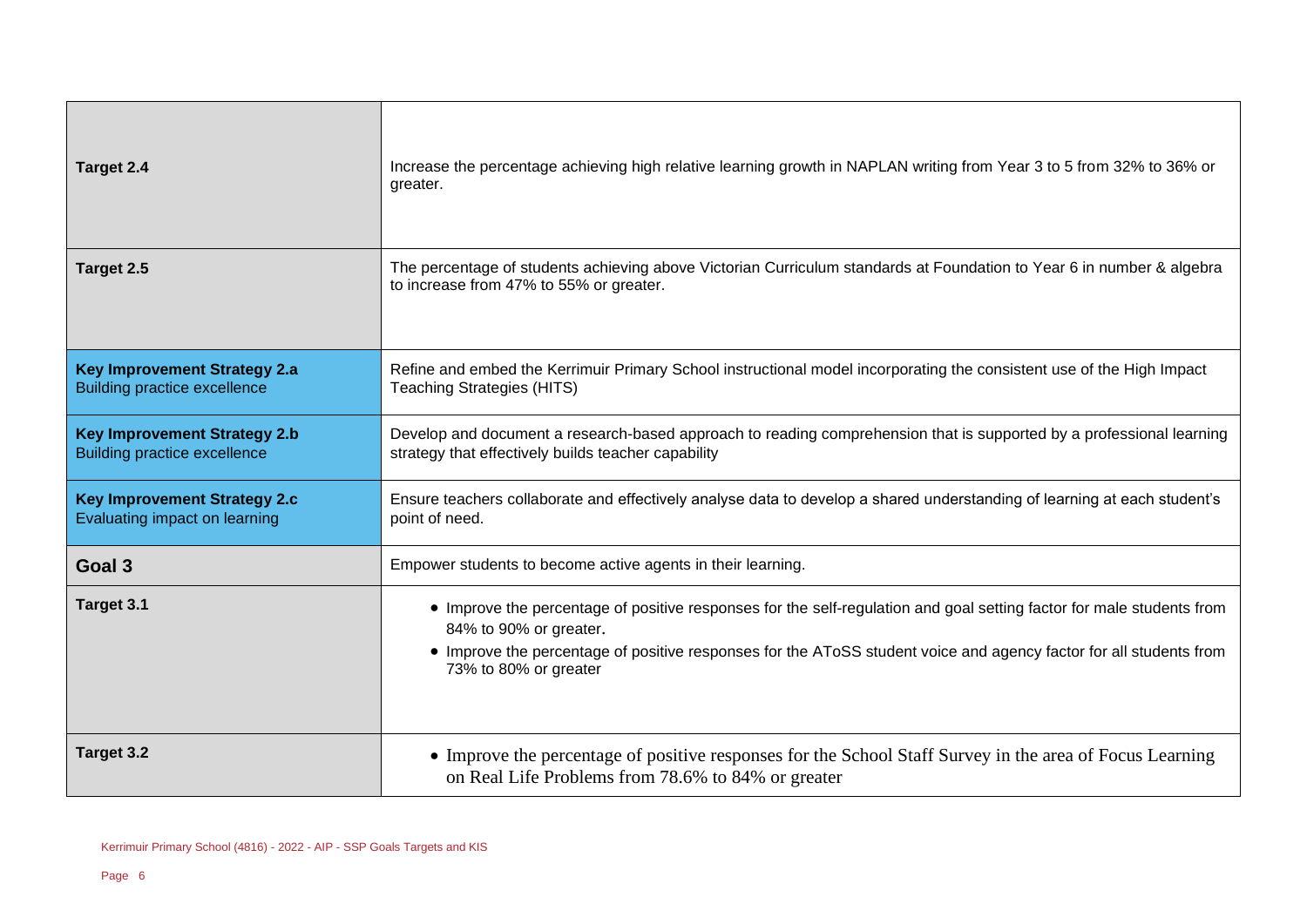|                                                                                         | • Improve the percentage of positive responses for the School Staff Survey in the area of Promote Student<br>Ownership of Learning Goals from 86.7% to 90% or greater                                                                                                                                             |  |
|-----------------------------------------------------------------------------------------|-------------------------------------------------------------------------------------------------------------------------------------------------------------------------------------------------------------------------------------------------------------------------------------------------------------------|--|
| Target 3.3                                                                              | • Improve the persentage of positive responses for the Parent Opinion Survey in the area of Student Agency and<br>Voice from 29.3% to 34% or greater.                                                                                                                                                             |  |
| <b>Key Improvement Strategy 3.a</b><br><b>Building practice excellence</b>              | Develop a common understanding of the language of learning in the school community                                                                                                                                                                                                                                |  |
| <b>Key Improvement Strategy 3.b</b><br>Empowering students and building school<br>pride | Develop students' understanding of voice and agency to empower students in their learning by utilising goal setting and<br>two-way feedback                                                                                                                                                                       |  |
| <b>Key Improvement Strategy 3.c</b><br>Empowering students and building school<br>pride | Increase the capacity of student leaders to represent the whole school and to have input into school decision making.                                                                                                                                                                                             |  |
| Goal 4                                                                                  | Build a safe, supportive and connected learning community.                                                                                                                                                                                                                                                        |  |
| Target 4.1                                                                              | Attitudes to School Survey (Years 4-6)<br>By 2022:<br>• Improve the percentage of positive responses for the school connectedness factor for all students from 86% to 91% or greater<br>• Improve the percentage of positive responses for the sense of inclusion for all students from 90% to 94% or<br>greater. |  |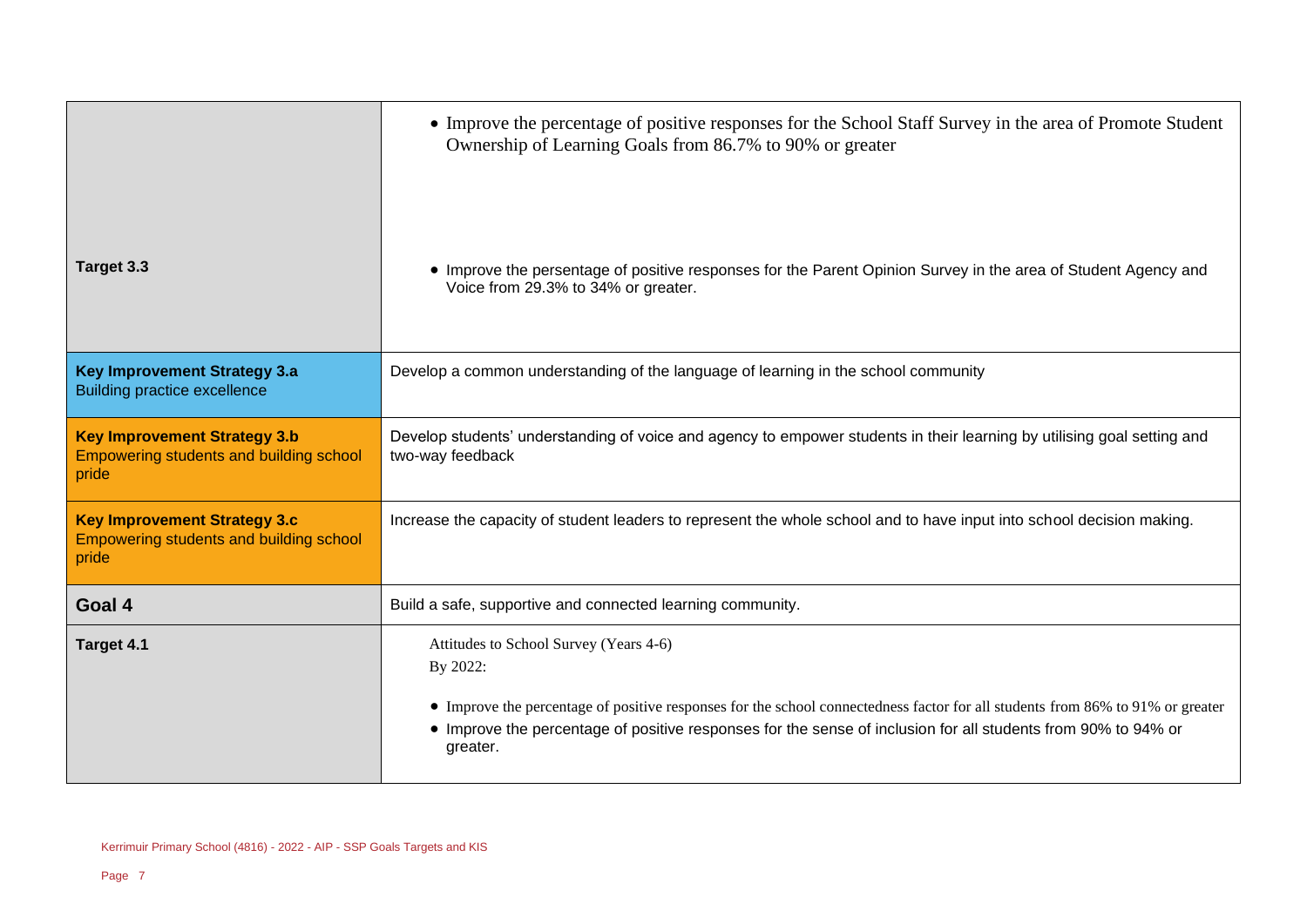| Target 4.2                                                            | <b>Parent Opinion Survey</b><br>By 2022:<br>• Improve the percentage of overall positive responses for the school improvement factor with the school<br>from 76% to 80% or greater.<br>• Improve the percentage of overall positive responses for the parent participation and involvement factor<br>from 76% to 80% or greater.<br>• Improve the percentage of overall positive responses for teacher communication factor from 79% to 85%<br>or greater |
|-----------------------------------------------------------------------|-----------------------------------------------------------------------------------------------------------------------------------------------------------------------------------------------------------------------------------------------------------------------------------------------------------------------------------------------------------------------------------------------------------------------------------------------------------|
| Target 4.3                                                            | <b>School Staff Survey</b><br>By 2022<br>• Improve the percentage of overall positive reponses for the Parent and Community Involvement from<br>69.4% to 74% or greater                                                                                                                                                                                                                                                                                   |
| Key Improvement Strategy 4.a<br>Parents and carers as partners        | Develop a strategy that strengthens parent communication and builds their awareness and support for student learning.                                                                                                                                                                                                                                                                                                                                     |
| <b>Key Improvement Strategy 4.b</b><br>Parents and carers as partners | Develop a framework to build parent engagement in student learning and effective home/school partnerships                                                                                                                                                                                                                                                                                                                                                 |

 $\overline{\phantom{a}}$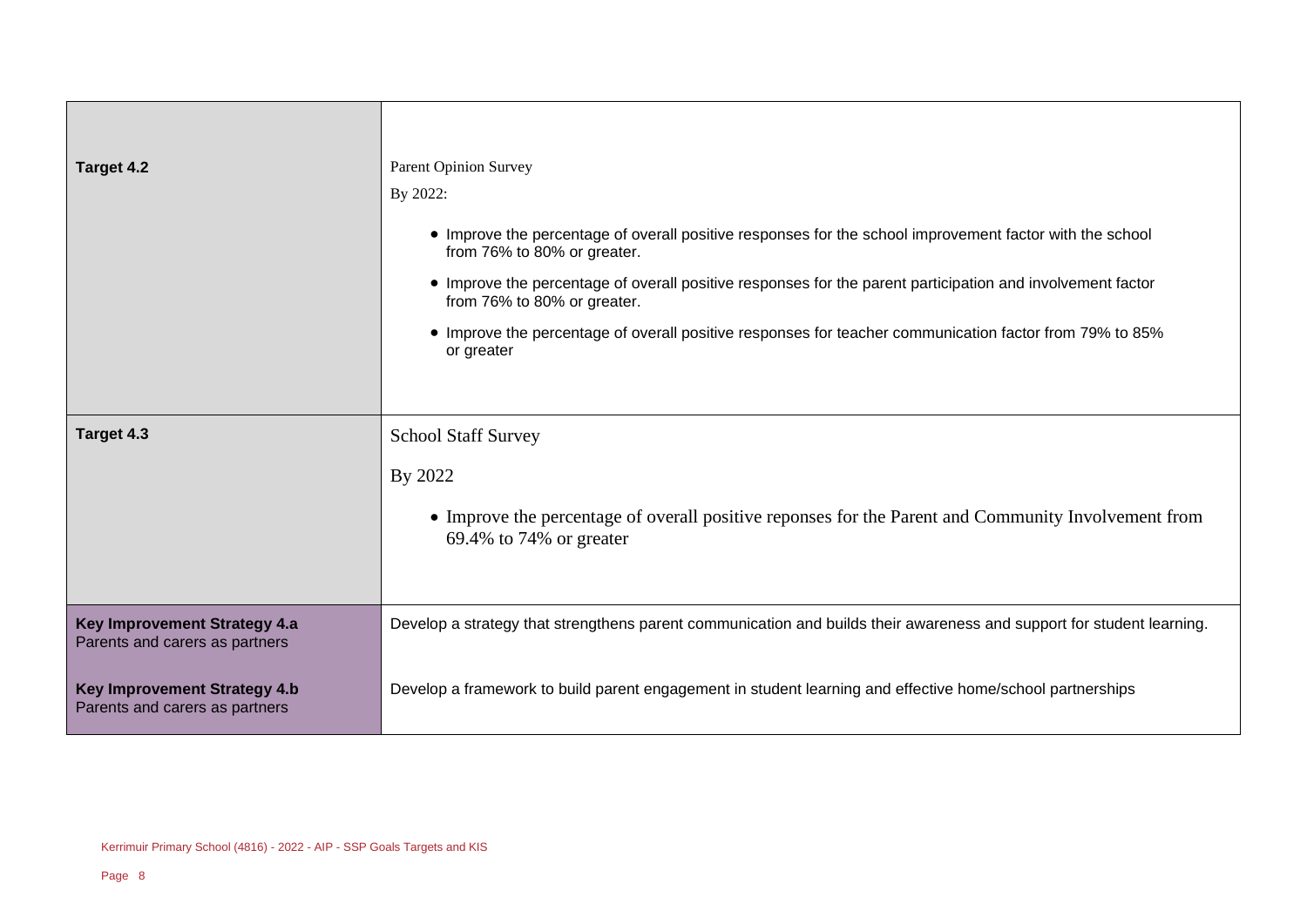Kerrimuir Primary School (4816) - 2022 - AIP - SSP Goals Targets and KIS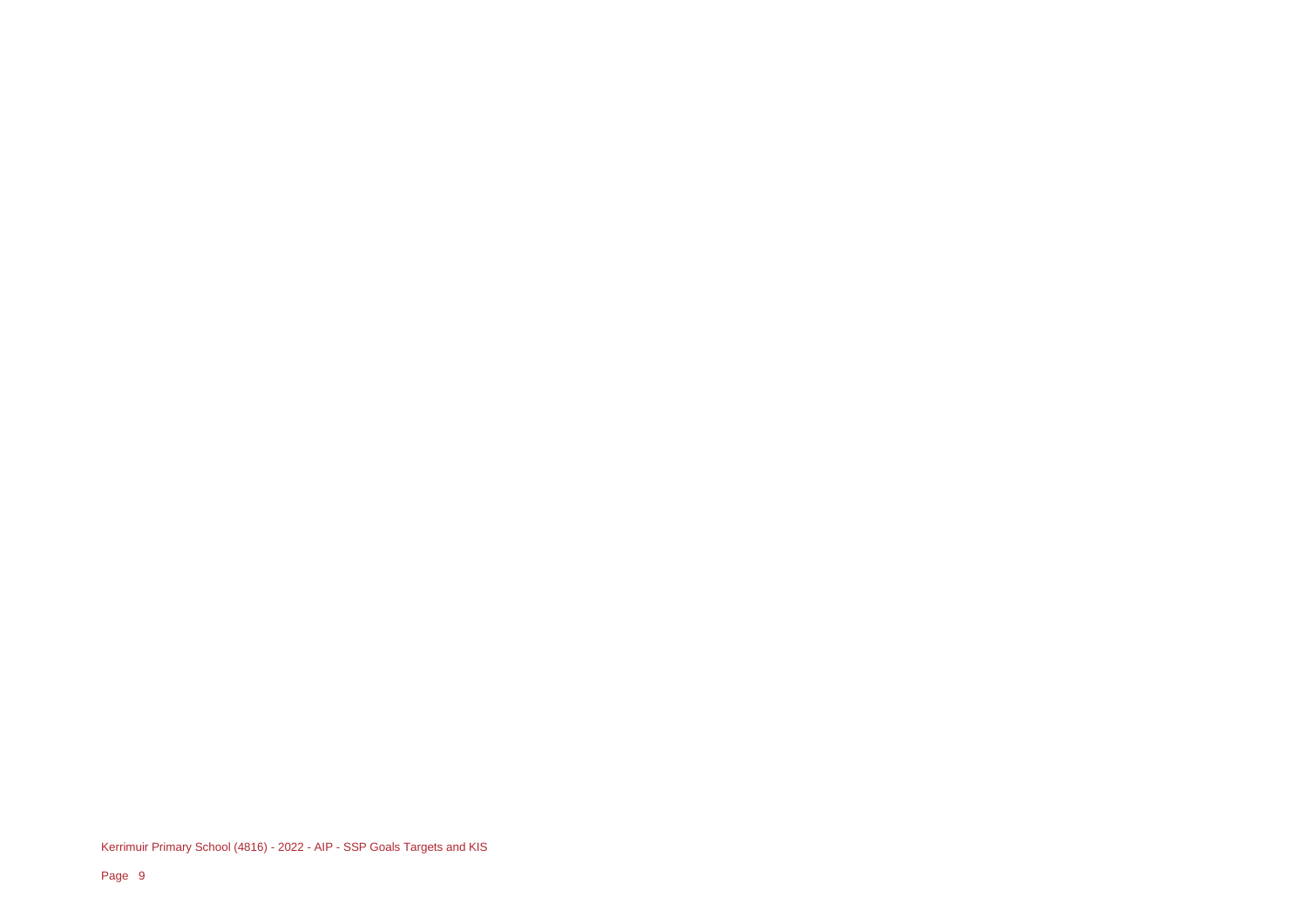### **Select Annual Goals and KIS**

| <b>Four Year Strategic Goals</b>                                                                                                                                                              | Is this<br>selected for<br>focus this<br>year? | <b>Four Year Strategic Targets</b> | 12 month target<br>The 12 month target is an incremental step<br>towards meeting the 4-year target, using the<br>same data set.                                                                                                                                                                                                                                                                                                                                                                                                                                                                                                                                                                                                                                                                                                                                                                                                                                                                                                   |
|-----------------------------------------------------------------------------------------------------------------------------------------------------------------------------------------------|------------------------------------------------|------------------------------------|-----------------------------------------------------------------------------------------------------------------------------------------------------------------------------------------------------------------------------------------------------------------------------------------------------------------------------------------------------------------------------------------------------------------------------------------------------------------------------------------------------------------------------------------------------------------------------------------------------------------------------------------------------------------------------------------------------------------------------------------------------------------------------------------------------------------------------------------------------------------------------------------------------------------------------------------------------------------------------------------------------------------------------------|
| <b>2022 Priorities Goal</b><br><br><br>Some of our students have thrived in<br>the remote learning environment,<br>others have maintained their learning<br>progress, and some need extra<br> | Yes                                            | Support for the 2022 Priorities    | In 2022 we will continue to focus on<br>student learning - with an increased focus<br>on numeracy & literacy - and student well<br>being through the 2022 Priorities Goal.<br>We will teach and support each student at<br>their point of need and in line with FISO.<br>At KPS we will use our PLC cycles to<br>support, raise mid range and extend<br>students at their point of need using our<br>data cycle to continue to provide learning<br>growth. Supports by way of a local Prep<br>transition program, Tier 1 & 2 and TLI<br>strategies will ensure all students<br>continue to thrive after the extended<br>period of remote learning. To ensure<br>excellence in TLI and Tier support<br>programs, we will use local expertise<br>(teaching and support staff) to ensure<br>quality delivery of programs. Wellbeing<br>will be supported by the commitment of<br>the school to behavioural PD for staff,<br>and raising expectations of school<br>connectedness, pride and achievement<br>outcomes for all students. |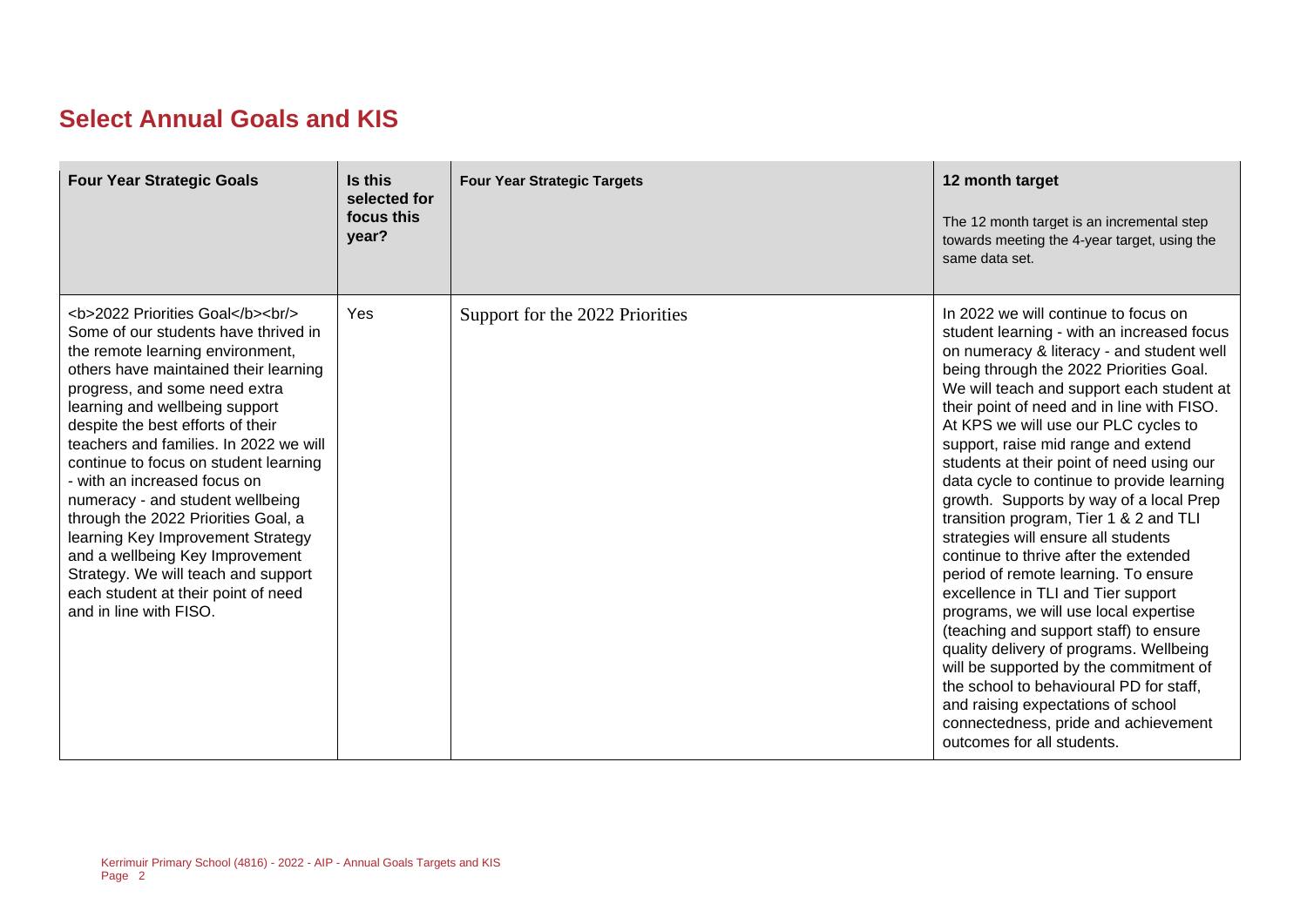| Improve literacy and numeracy<br>achievement and growth.       | Yes | By 2022 improve the percentage of students achieving high relative<br>learning growth in NAPLAN reading Year 3 to 5, from 19% to 30%<br>or greater.                                                                                                                                                   | By 2022 improve the percentage of<br>students achieving high relative learning<br>growth in NAPLAN reading Year 3 to 5,<br>from 24% to 30%.                |
|----------------------------------------------------------------|-----|-------------------------------------------------------------------------------------------------------------------------------------------------------------------------------------------------------------------------------------------------------------------------------------------------------|------------------------------------------------------------------------------------------------------------------------------------------------------------|
|                                                                |     | The percentage of Year 3 students achieving in the top 2 bands in<br>NAPLAN reading will increase from 59% to 70% or greater.                                                                                                                                                                         | The percentage of Year 3 students<br>achieving in the top 2 bands in NAPLAN<br>reading will increase from 61% to 70%                                       |
|                                                                |     | The percentage of Year 5 students achieving in the top 2 bands in<br>NAPLAN in writing will increase from 28% to 35% or greater.                                                                                                                                                                      | The percentage of Year 5 students<br>achieving in the top 2 bands in NAPLAN<br>in writing will increase from 28% to 35%                                    |
|                                                                |     | Increase the percentage achieving high relative learning growth in<br>NAPLAN writing from Year 3 to 5 from 32% to 36% or greater.                                                                                                                                                                     | Increase the percentage achieving high<br>relative learning growth in NAPLAN<br>writing from Year 3 to 5 from 32% to 36%                                   |
|                                                                |     | The percentage of students achieving above Victorian Curriculum<br>standards at Foundation to Year 6 in number & algebra to increase<br>from 47% to 55% or greater.                                                                                                                                   | The percentage of students achieving<br>above Victorian Curriculum standards at<br>Foundation to Year 6 in number &<br>algebra to increase from 47% to 55% |
| Empower students to become active<br>agents in their learning. | No  | • Improve the percentage of positive responses for the self-<br>regulation and goal setting factor for male students from<br>84% to 90% or greater.<br>• Improve the percentage of positive responses for the<br>AToSS student voice and agency factor for all students<br>from 73% to 80% or greater |                                                                                                                                                            |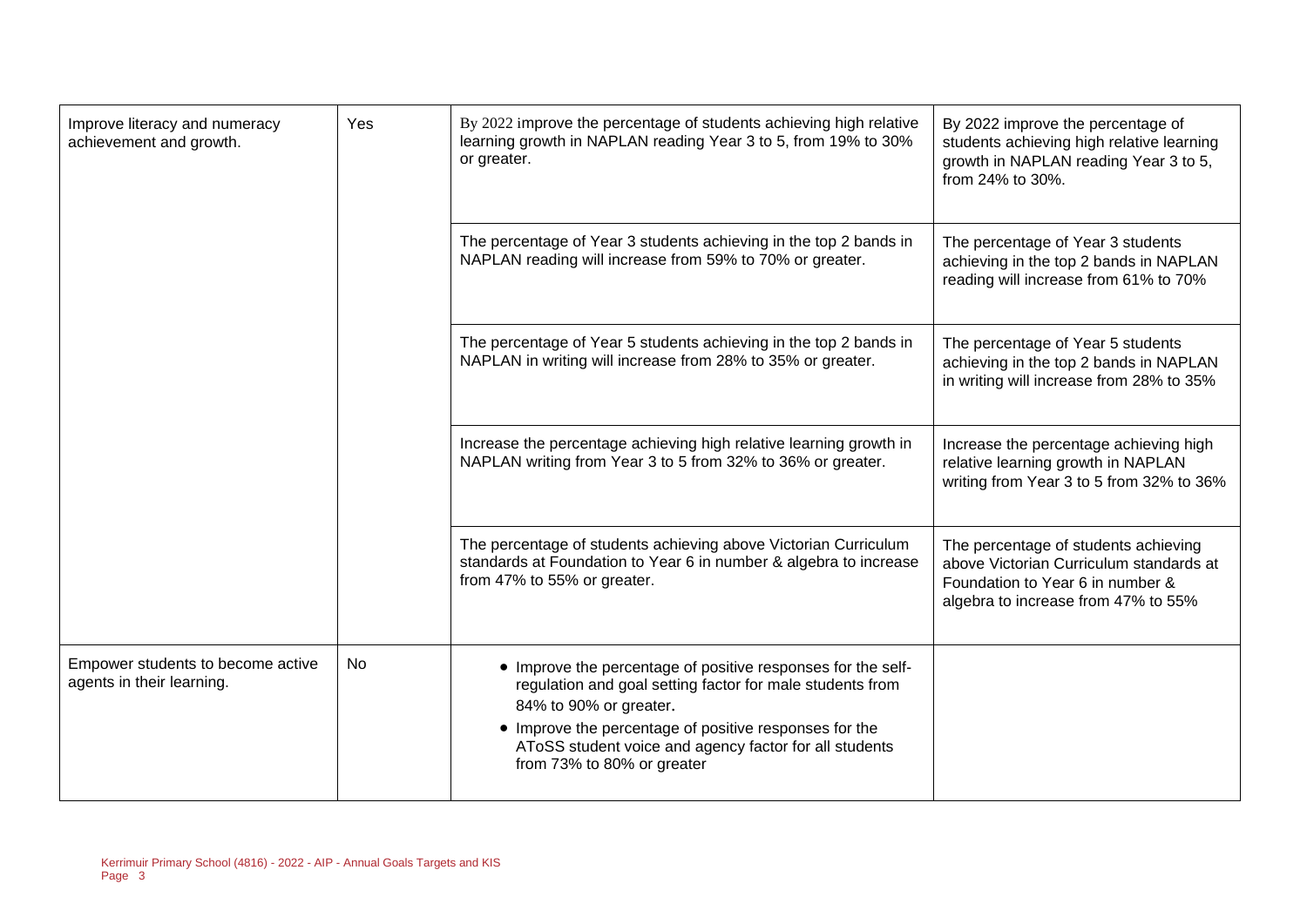|                                                               |           | • Improve the percentage of positive responses for the<br>School Staff Survey in the area of Focus Learning on<br>Real Life Problems from 78.6% to 84% or greater<br>• Improve the percentage of positive responses for the<br>School Staff Survey in the area of Promote Student<br>Ownership of Learning Goals from 86.7% to 90% or<br>greater |  |
|---------------------------------------------------------------|-----------|--------------------------------------------------------------------------------------------------------------------------------------------------------------------------------------------------------------------------------------------------------------------------------------------------------------------------------------------------|--|
|                                                               |           | • Improve the persentage of positive responses for the<br>Parent Opinion Survey in the area of Student Agency and<br>Voice from 29.3% to 34% or greater.                                                                                                                                                                                         |  |
| Build a safe, supportive and<br>connected learning community. | <b>No</b> | Attitudes to School Survey (Years 4-6)<br>By 2022:<br>• Improve the percentage of positive responses for the school<br>connectedness factor for all students from 86% to 91% or greater<br>• Improve the percentage of positive responses for the sense<br>of inclusion for all students from 90% to 94% or greater.                             |  |
|                                                               |           | <b>Parent Opinion Survey</b><br>By 2022:                                                                                                                                                                                                                                                                                                         |  |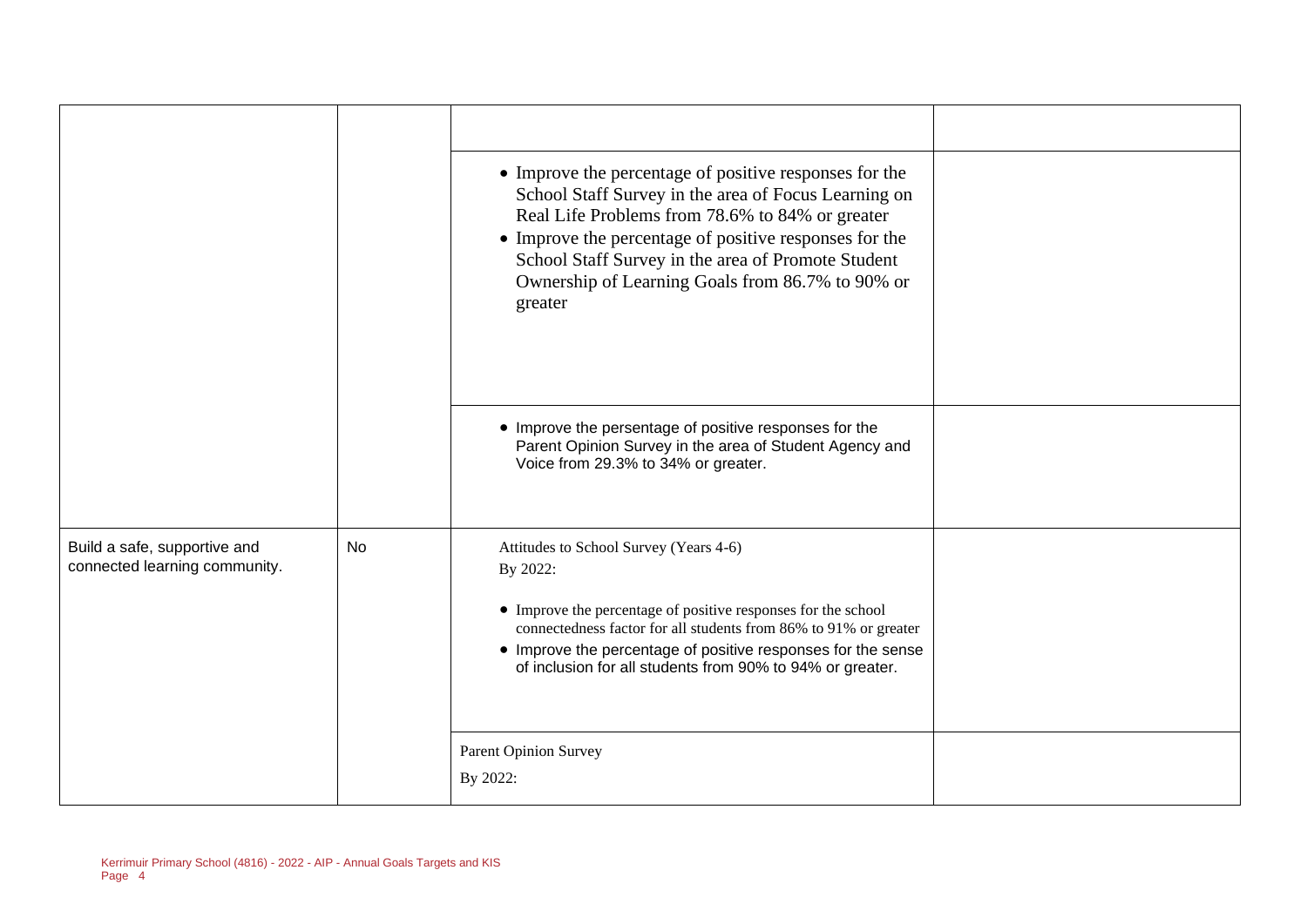| • Improve the percentage of overall positive<br>responses for the school improvement factor with<br>the school from 76% to 80% or greater.<br>• Improve the percentage of overall positive<br>responses for the parent participation and<br>involvement factor from 76% to 80% or greater.<br>• Improve the percentage of overall positive<br>responses for teacher communication factor from<br>79% to 85% or greater |  |
|------------------------------------------------------------------------------------------------------------------------------------------------------------------------------------------------------------------------------------------------------------------------------------------------------------------------------------------------------------------------------------------------------------------------|--|
| <b>School Staff Survey</b><br>By 2022<br>• Improve the percentage of overall positive reponses<br>for the Parent and Community Involvement from<br>69.4% to 74% or greater                                                                                                                                                                                                                                             |  |

| Goal 1              | <b>2022 Priorities Goal</b><br><br><br>Some of our students have thrived in the remote learning environment, others have maintained their learning progress, and<br>some need extra learning and wellbeing support despite the best efforts of their teachers and families. In 2022 we will continue<br>to focus on student learning - with an increased focus on numeracy - and student wellbeing through the 2022 Priorities Goal, a<br>learning Key Improvement Strategy and a wellbeing Key Improvement Strategy. We will teach and support each student at<br>their point of need and in line with FISO. |
|---------------------|---------------------------------------------------------------------------------------------------------------------------------------------------------------------------------------------------------------------------------------------------------------------------------------------------------------------------------------------------------------------------------------------------------------------------------------------------------------------------------------------------------------------------------------------------------------------------------------------------------------|
| 12 Month Target 1.1 | In 2022 we will continue to focus on student learning - with an increased focus on numeracy & literacy - and student well being<br>through the 2022 Priorities Goal. We will teach and support each student at their point of need and in line with FISO. At KPS                                                                                                                                                                                                                                                                                                                                              |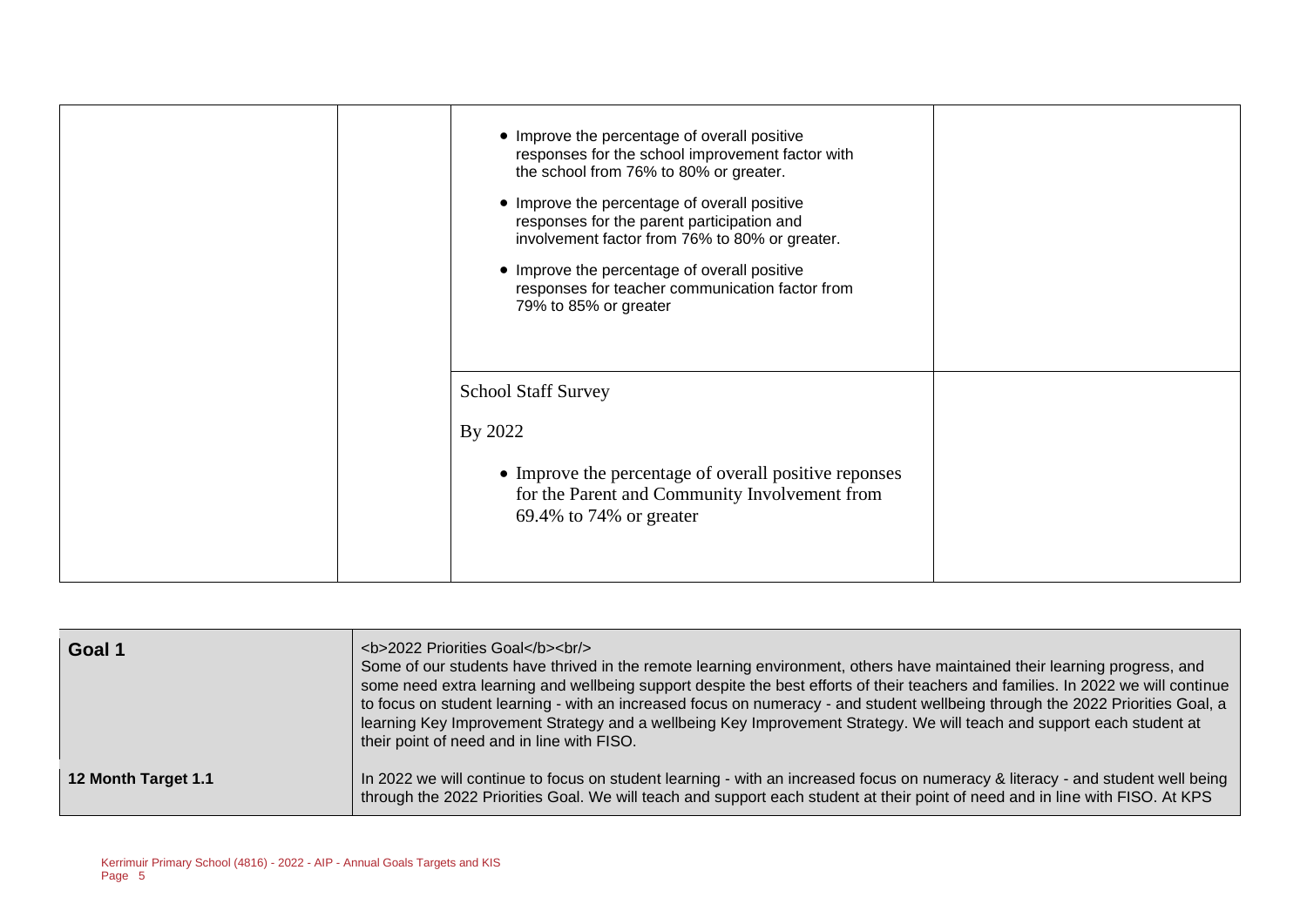|                                                                                                                                                                                                                                                                                           | we will use our PLC cycles to support, raise mid range and extend students at their point of need using our data cycle to<br>continue to provide learning growth. Supports by way of a local Prep transition program, Tier 1 & 2 and TLI strategies will<br>ensure all students continue to thrive after the extended period of remote learning. To ensure excellence in TLI and Tier<br>support programs, we will use local expertise (teaching and support staff) to ensure quality delivery of programs. Wellbeing will<br>be supported by the commitment of the school to behavioural PD for staff, and raising expectations of school connectedness,<br>pride and achievement outcomes for all students. |                                              |  |  |
|-------------------------------------------------------------------------------------------------------------------------------------------------------------------------------------------------------------------------------------------------------------------------------------------|---------------------------------------------------------------------------------------------------------------------------------------------------------------------------------------------------------------------------------------------------------------------------------------------------------------------------------------------------------------------------------------------------------------------------------------------------------------------------------------------------------------------------------------------------------------------------------------------------------------------------------------------------------------------------------------------------------------|----------------------------------------------|--|--|
| <b>Key Improvement Strategies</b>                                                                                                                                                                                                                                                         |                                                                                                                                                                                                                                                                                                                                                                                                                                                                                                                                                                                                                                                                                                               | Is this KIS selected for focus this<br>year? |  |  |
| KIS <sub>1</sub><br>Priority 2022 Dimension                                                                                                                                                                                                                                               | Learning - Support both those who need extra support and those who have thrived to<br>continue to extend their learning, especially in numeracy                                                                                                                                                                                                                                                                                                                                                                                                                                                                                                                                                               | Yes                                          |  |  |
| KIS <sub>2</sub><br>Priority 2022 Dimension                                                                                                                                                                                                                                               | Wellbeing - Effectively mobilise available resources to support students' wellbeing and<br>mental health, especially the most vulnerable                                                                                                                                                                                                                                                                                                                                                                                                                                                                                                                                                                      | Yes                                          |  |  |
| Explain why the school has selected this<br>KIS as a focus for this year. Please make<br>reference to the self-evaluation, relevant<br>school data, the progress against School<br>Strategic Plan (SSP) goals, targets, and the<br>diagnosis of issues requiring particular<br>attention. | Please leave this field empty. Schools are not required to provide a rationale as this is in line with system priorities for 2022.                                                                                                                                                                                                                                                                                                                                                                                                                                                                                                                                                                            |                                              |  |  |
| Goal 2                                                                                                                                                                                                                                                                                    | Improve literacy and numeracy achievement and growth.                                                                                                                                                                                                                                                                                                                                                                                                                                                                                                                                                                                                                                                         |                                              |  |  |
| 12 Month Target 2.1                                                                                                                                                                                                                                                                       | By 2022 improve the percentage of students achieving high relative learning growth in NAPLAN reading Year 3 to 5, from 24%<br>to 30%.                                                                                                                                                                                                                                                                                                                                                                                                                                                                                                                                                                         |                                              |  |  |
| 12 Month Target 2.2                                                                                                                                                                                                                                                                       | The percentage of Year 3 students achieving in the top 2 bands in NAPLAN reading will increase from 61% to 70%                                                                                                                                                                                                                                                                                                                                                                                                                                                                                                                                                                                                |                                              |  |  |
| 12 Month Target 2.3                                                                                                                                                                                                                                                                       | The percentage of Year 5 students achieving in the top 2 bands in NAPLAN in writing will increase from 28% to 35%                                                                                                                                                                                                                                                                                                                                                                                                                                                                                                                                                                                             |                                              |  |  |
| 12 Month Target 2.4                                                                                                                                                                                                                                                                       | Increase the percentage achieving high relative learning growth in NAPLAN writing from Year 3 to 5 from 32% to 36%                                                                                                                                                                                                                                                                                                                                                                                                                                                                                                                                                                                            |                                              |  |  |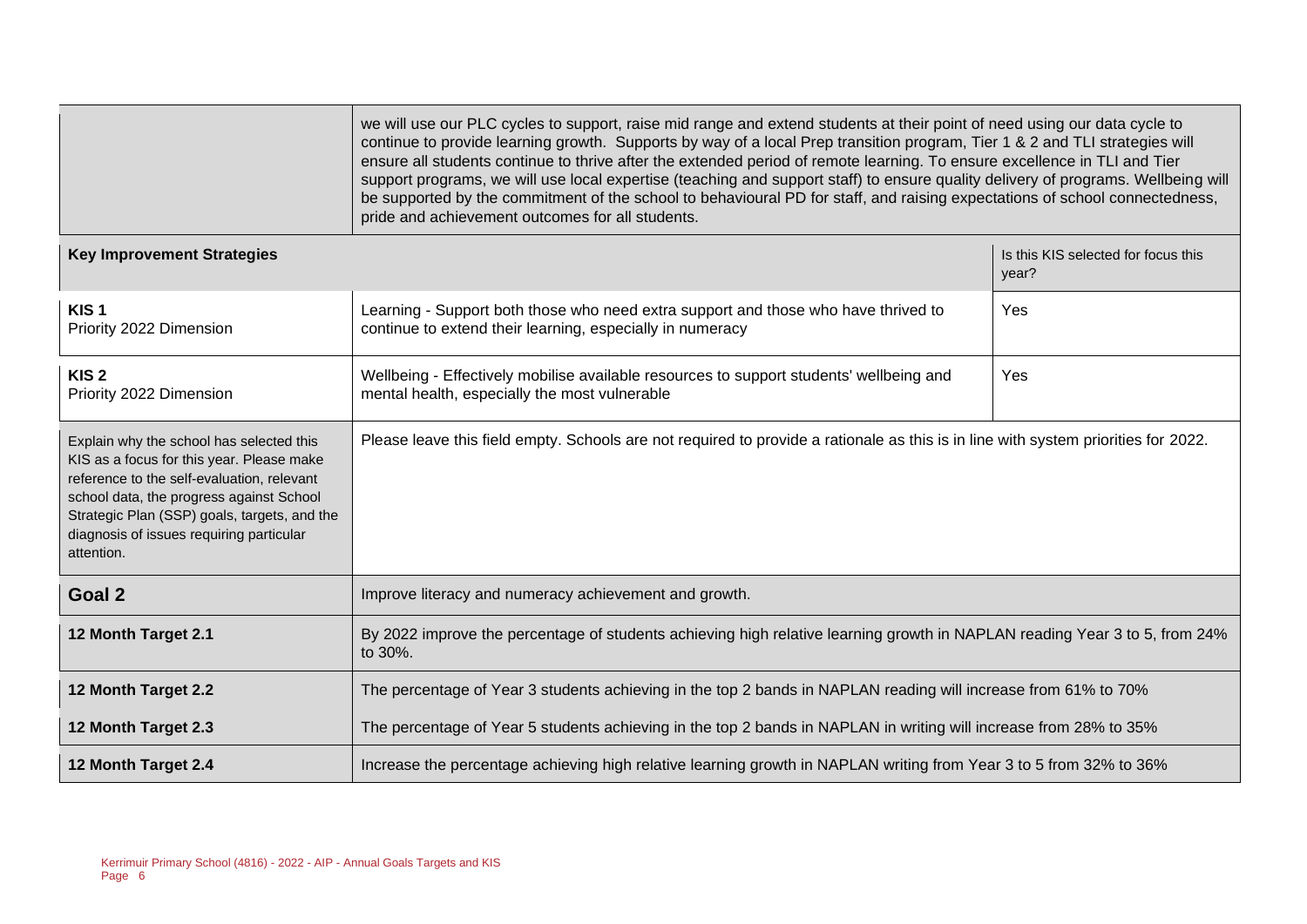| 12 Month Target 2.5<br>The percentage of students achieving above Victorian Curriculum standards at Foundation to Year 6 in number & algebra to<br>increase from 47% to 55%                                                                                                               |                                                                                                                                                                             |                                              |  |  |
|-------------------------------------------------------------------------------------------------------------------------------------------------------------------------------------------------------------------------------------------------------------------------------------------|-----------------------------------------------------------------------------------------------------------------------------------------------------------------------------|----------------------------------------------|--|--|
| <b>Key Improvement Strategies</b>                                                                                                                                                                                                                                                         |                                                                                                                                                                             | Is this KIS selected for focus this<br>year? |  |  |
| KIS <sub>1</sub><br>Building practice excellence                                                                                                                                                                                                                                          | Refine and embed the Kerrimuir Primary School instructional model incorporating the<br>consistent use of the High Impact Teaching Strategies (HITS)                         | No.                                          |  |  |
| KIS <sub>2</sub><br><b>Building practice excellence</b>                                                                                                                                                                                                                                   | Develop and document a research-based approach to reading comprehension that is<br>supported by a professional learning strategy that effectively builds teacher capability | No                                           |  |  |
| KIS <sub>3</sub><br>Evaluating impact on learning                                                                                                                                                                                                                                         | Ensure teachers collaborate and effectively analyse data to develop a shared<br>understanding of learning at each student's point of need.                                  | Yes                                          |  |  |
| Explain why the school has selected this<br>KIS as a focus for this year. Please make<br>reference to the self-evaluation, relevant<br>school data, the progress against School<br>Strategic Plan (SSP) goals, targets, and the<br>diagnosis of issues requiring particular<br>attention. | Incorporating the PLC training currently being completed in 2020 and 2021 to create year level teams that analyse data<br>effectively                                       |                                              |  |  |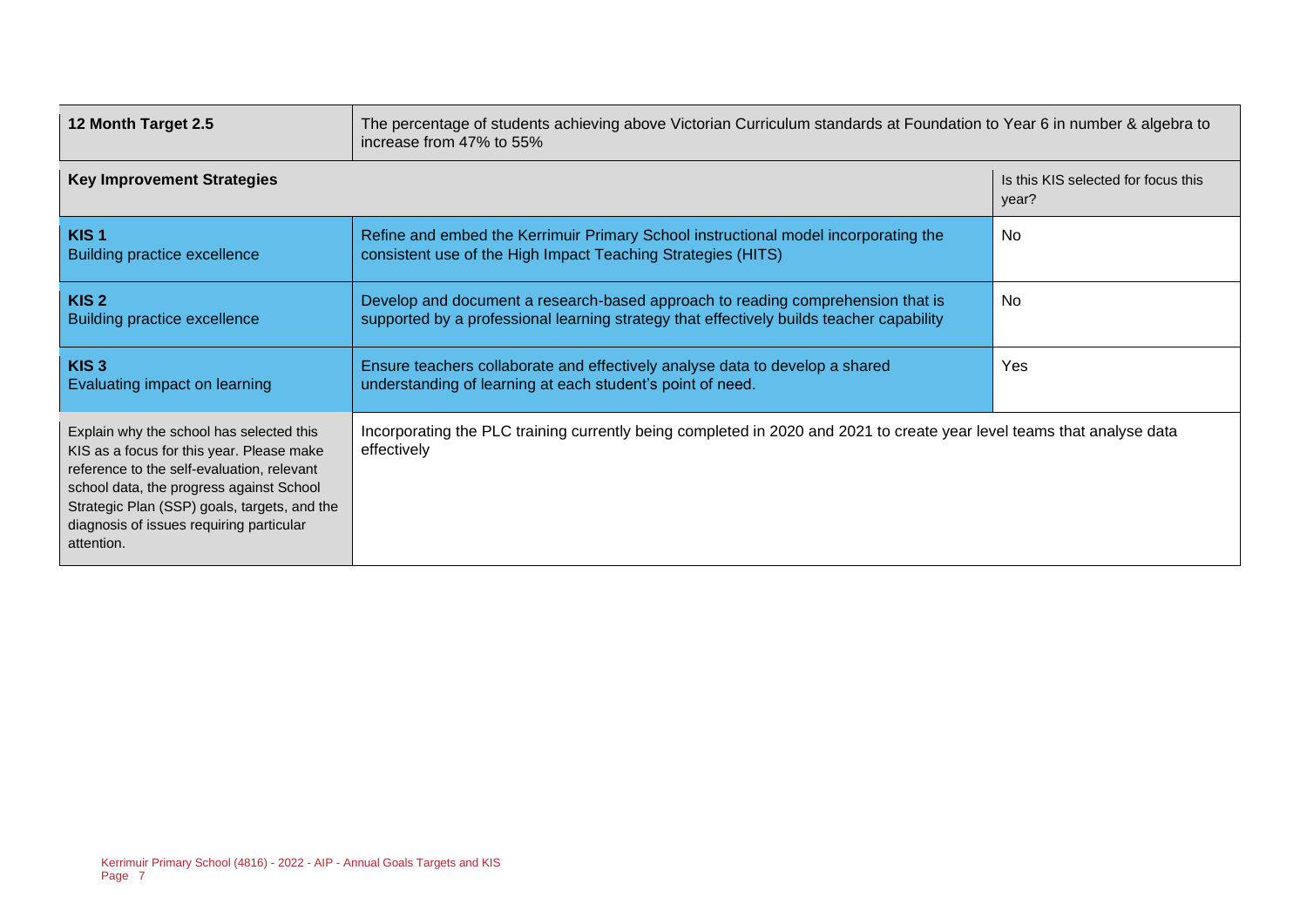# **Define Actions, Outcomes and Activities**

| Goal 1                                      | 2022 Priorities Goal<br>Some of our students have thrived in the remote learning environment, others have maintained their learning progress, and some<br>need extra learning and wellbeing support despite the best efforts of their teachers and families. In 2022 we will continue to focus on<br>student learning - with an increased focus on numeracy - and student wellbeing through the 2022 Priorities Goal, a learning Key<br>Improvement Strategy and a wellbeing Key Improvement Strategy. We will teach and support each student at their point of need and<br>in line with FISO.                                                                                                                                                                                                                                                                                                                                                                                             |
|---------------------------------------------|--------------------------------------------------------------------------------------------------------------------------------------------------------------------------------------------------------------------------------------------------------------------------------------------------------------------------------------------------------------------------------------------------------------------------------------------------------------------------------------------------------------------------------------------------------------------------------------------------------------------------------------------------------------------------------------------------------------------------------------------------------------------------------------------------------------------------------------------------------------------------------------------------------------------------------------------------------------------------------------------|
| 12 Month Target 1.1                         | In 2022 we will continue to focus on student learning - with an increased focus on numeracy & literacy - and student well being<br>through the 2022 Priorities Goal. We will teach and support each student at their point of need and in line with FISO. At KPS we will<br>use our PLC cycles to support, raise mid range and extend students at their point of need using our data cycle to continue to provide<br>learning growth. Supports by way of a local Prep transition program, Tier 1 & 2 and TLI strategies will ensure all students continue to<br>thrive after the extended period of remote learning. To ensure excellence in TLI and Tier support programs, we will use local<br>expertise (teaching and support staff) to ensure quality delivery of programs. Wellbeing will be supported by the commitment of the<br>school to behavioural PD for staff, and raising expectations of school connectedness, pride and achievement outcomes for all<br>students.          |
| KIS <sub>1</sub><br>Priority 2022 Dimension | Learning - Support both those who need extra support and those who have thrived to continue to extend their learning, especially in<br>numeracy                                                                                                                                                                                                                                                                                                                                                                                                                                                                                                                                                                                                                                                                                                                                                                                                                                            |
| <b>Actions</b>                              | Develop data literacy of teachers and education support staff to inform understanding of student needs and progress, and identify<br>students requiring additional support<br>Maintain PLCs structures to support teacher collaboration and reflection of strengthen teaching practice (in conjunction with PLC<br>support from regional level)<br>Plan whole school professional learning on identified core-curriculum priority areas throughout the year (i.e. whole school behaviour<br>management, writing and data literacy)<br>Prioritise curriculum essentials priorities through units of inquiry<br>Continue to embed consistent approaches to formative assessment and frequent low-stakes testing in PLC cycles<br>Continue to use PLCs for staff to collaboratively plan units of work with a focus on differentiation, enrichment and extension<br>Continue to support staff to embed the use of data walls to inform targeted planning (by way of data team and leadership) |
|                                             | Continue targeted support program for students, using localised expertise in both teaching and ES staff<br>Continue small group tutoring programs, using localised expertise (CT2.3 teachers and ES staff)<br>Prioritise time in the timetable for teachers and education support staff to address data outcomes from PLC cycles                                                                                                                                                                                                                                                                                                                                                                                                                                                                                                                                                                                                                                                           |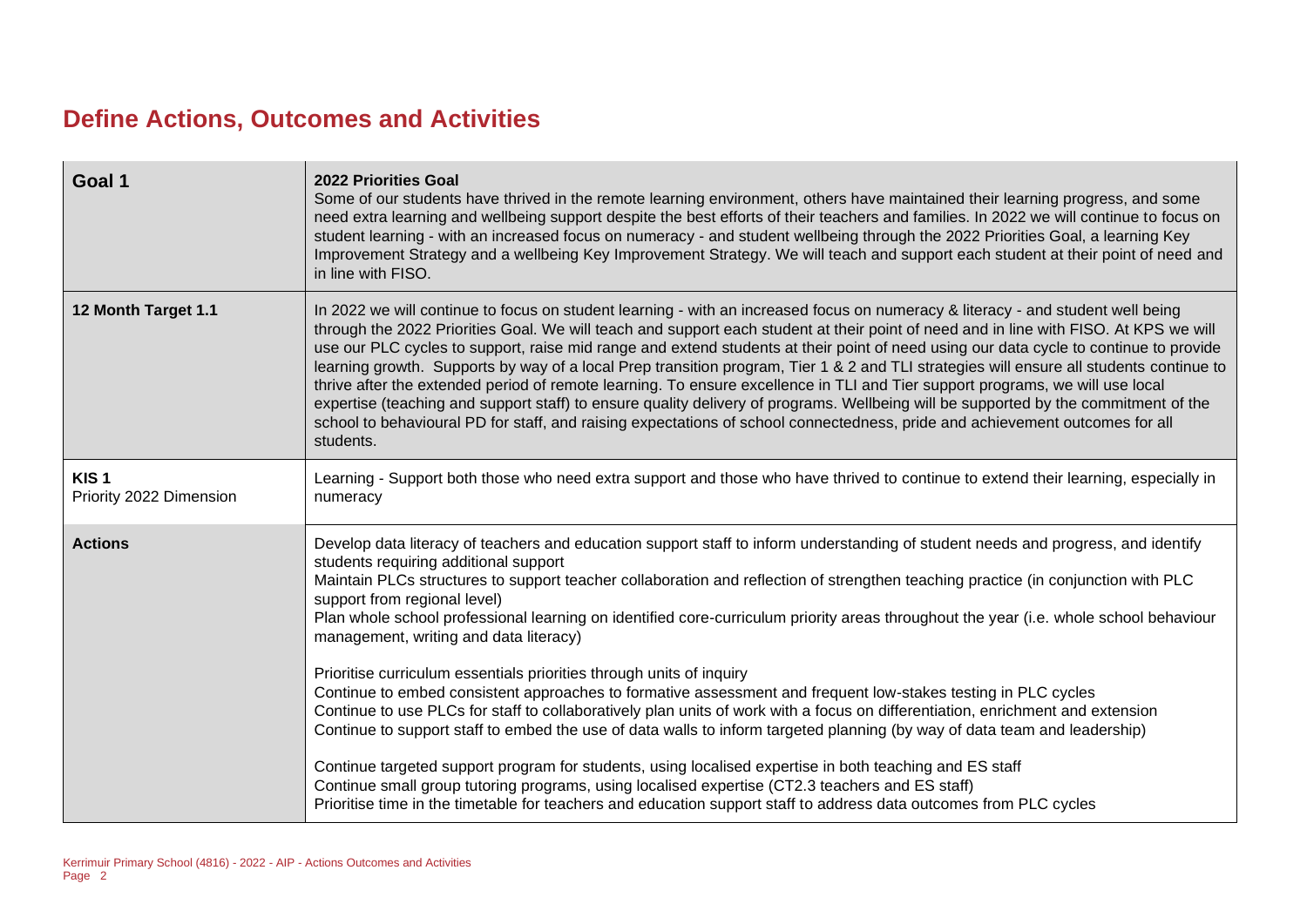|                           | Prioritise time for teachers to discuss and adapt strategies working for individual students (PLC cycles)                                                                                                                                                                                                                                                                                                                                                                                                                                                                                                                                                                                                                                                                                                                                                                                                                                                                                                                                                                                                                                                                                                                                                                                                                  |
|---------------------------|----------------------------------------------------------------------------------------------------------------------------------------------------------------------------------------------------------------------------------------------------------------------------------------------------------------------------------------------------------------------------------------------------------------------------------------------------------------------------------------------------------------------------------------------------------------------------------------------------------------------------------------------------------------------------------------------------------------------------------------------------------------------------------------------------------------------------------------------------------------------------------------------------------------------------------------------------------------------------------------------------------------------------------------------------------------------------------------------------------------------------------------------------------------------------------------------------------------------------------------------------------------------------------------------------------------------------|
|                           | Continue to assess and record achievement and next steps against IEP goals for relevant students                                                                                                                                                                                                                                                                                                                                                                                                                                                                                                                                                                                                                                                                                                                                                                                                                                                                                                                                                                                                                                                                                                                                                                                                                           |
| <b>Outcomes</b>           | Teachers will confidently and accurately identify student learning needs of their students<br>PLCs will meet to engage in reflective practice, evaluate and plan curriculum, assessments, lessons<br>Teachers will continue to include HITS to plan lessons and units<br>Teachers will consistently and explicitly implement the school's instructional model<br>Teachers and support staff will have a consistent understanding of core-curriculum priority areas<br>Students will know how exemplar lessons are structured and how this supports their learning<br>Teachers will develop an understanding of curriculum essentials to ensure mastery<br>Teachers will consistently implement the agreed assessment schedule<br>Teachers and leaders will regularly update data walls<br>Teacher will provide regular feedback and monitor student progress using data walls<br>Students will experience success and celebrate the acquisition of knowledge<br>Teachers will provide students with the opportunity to work at their level using differentiated resources<br>Students in need of targeted academic support or intervention will be identified and supported by way of local expertise (CT2.3<br>teachers and ES staff)<br>Students will know what their next steps or goals are to progress their learning |
| <b>Success Indicators</b> | Teachers' formative assessment data and teacher judgement data<br>Teacher records and observations of student progress<br>Classroom observations and learning walks demonstrating take up of professional learning strategies<br>Student feedback on differentiation, the instructional model, and use of common strategies<br>Documentation and data from formative assessments<br>A documented assessment schedule and evidence of teachers inputting data and moderating assessments<br>Data walls indicating clearly student progress<br>Differentiated curriculum documents and evidence of student learning at different levels<br>Data used to identify students for tailored supports<br>Differentiated resources used in tailored supports<br>Assessment data and student surveys from intervention groups                                                                                                                                                                                                                                                                                                                                                                                                                                                                                                        |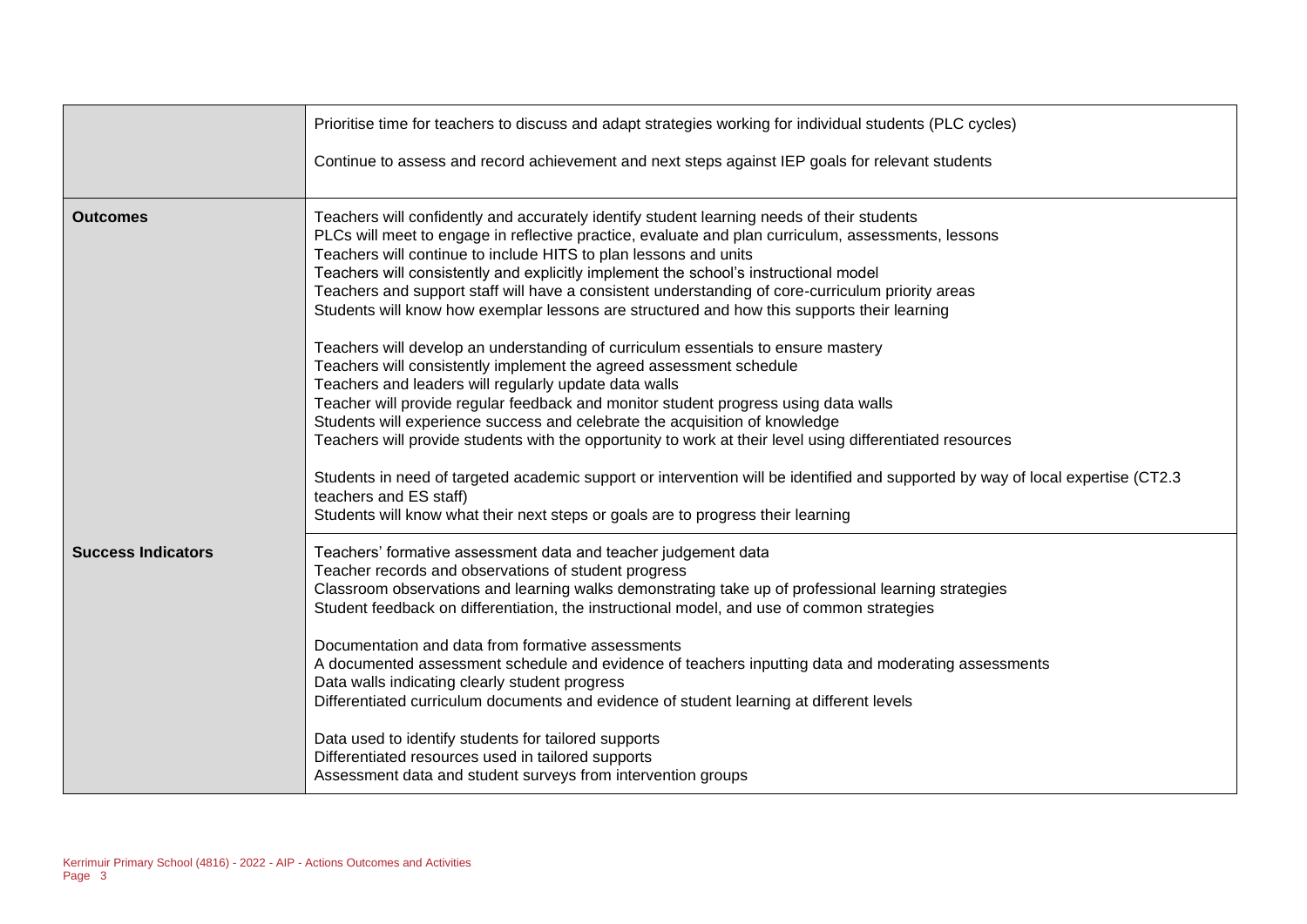|                                                                                                                                                             | Staffing of support, enrichment and extension programs comes from local expertise (either teaching or ES staff)<br>Progress against Individual Education Plans is recorded and regularly communicated via SSG meetings |                                                                                                      |                                 |                                  |                                                                                                                                                                                                                                      |
|-------------------------------------------------------------------------------------------------------------------------------------------------------------|------------------------------------------------------------------------------------------------------------------------------------------------------------------------------------------------------------------------|------------------------------------------------------------------------------------------------------|---------------------------------|----------------------------------|--------------------------------------------------------------------------------------------------------------------------------------------------------------------------------------------------------------------------------------|
| <b>Activities and Milestones</b>                                                                                                                            |                                                                                                                                                                                                                        | <b>People Responsible</b>                                                                            | Is this a PL<br><b>Priority</b> | When                             | <b>Funding Streams</b>                                                                                                                                                                                                               |
| Schedule and organise professional learning on formative<br>assessment and collecting, analysing, responding to and<br>monitoring data throughout the year. |                                                                                                                                                                                                                        | $\triangleright$ Leadership Team<br>$\overline{\boxtimes}$ PLC Leaders<br>$\triangleright$ Principal | $\overline{M}$ PLP<br>Priority  | from:<br>Term 1<br>to:<br>Term 2 | \$1.00<br>$\Box$ Equity funding will<br>be used<br><b>Disability Inclusion</b><br>Tier 2 Funding will be<br>used<br>п<br><b>Schools Mental</b><br>Health Menu items<br>will be used which<br>may include DET<br>funded or free items |
| Continue to update documented plans for<br>coaching/mentoring/observation                                                                                   |                                                                                                                                                                                                                        | $\triangleright$ Assistant Principal<br>$\triangleright$ Learning Specialist(s)                      | $\Box$ PLP<br>Priority          | from:<br>Term 1<br>to:<br>Term 4 | \$1.00<br>$\Box$ Equity funding will<br>be used<br>Disability Inclusion<br>Tier 2 Funding will be<br>used<br>$\Box$ Schools Mental<br><b>Health Menu items</b><br>will be used which<br>may include DET<br>funded or free items      |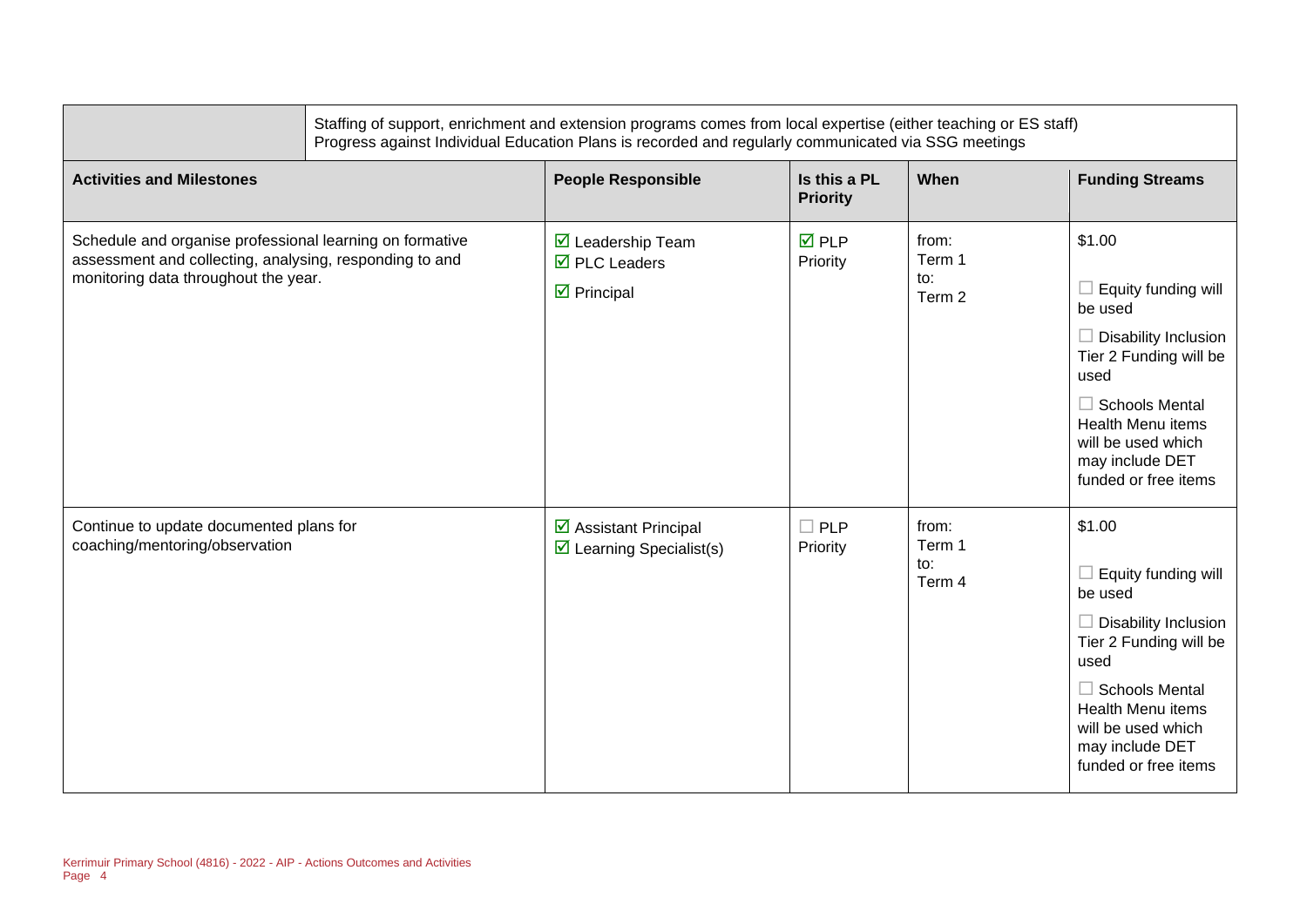| Continue to develop processes/structures for collecting and<br>monitoring school-wide data | $\triangleright$ Learning Specialist(s)<br>$\overline{\mathbf{M}}$ PLC Leaders                                               | $\Box$ PLP<br>Priority | from:<br>Term 1<br>to:<br>Term 4 | \$1.00<br>$\Box$ Equity funding will<br>be used<br>$\Box$ Disability Inclusion<br>Tier 2 Funding will be<br>used<br>$\Box$ Schools Mental<br>Health Menu items<br>will be used which<br>may include DET<br>funded or free items |
|--------------------------------------------------------------------------------------------|------------------------------------------------------------------------------------------------------------------------------|------------------------|----------------------------------|---------------------------------------------------------------------------------------------------------------------------------------------------------------------------------------------------------------------------------|
| Continue to review the timetable to ensure curriculum essentials<br>are prioritised        | ☑ Assistant Principal<br>$\triangleright$ Principal                                                                          | $\Box$ PLP<br>Priority | from:<br>Term 1<br>to:<br>Term 1 | \$1.00<br>$\Box$ Equity funding will<br>be used<br>$\Box$ Disability Inclusion<br>Tier 2 Funding will be<br>used<br>$\Box$ Schools Mental<br>Health Menu items<br>will be used which<br>may include DET<br>funded or free items |
| Continue to develop processes for regular moderation of<br>assessment                      | ☑ Assistant Principal<br>$\overline{\mathbf{M}}$ Leadership Team<br>$\triangledown$ PLC Leaders<br>$\triangledown$ Principal | $\Box$ PLP<br>Priority | from:<br>Term 1<br>to:<br>Term 4 | \$1.00<br>$\Box$ Equity funding will<br>be used                                                                                                                                                                                 |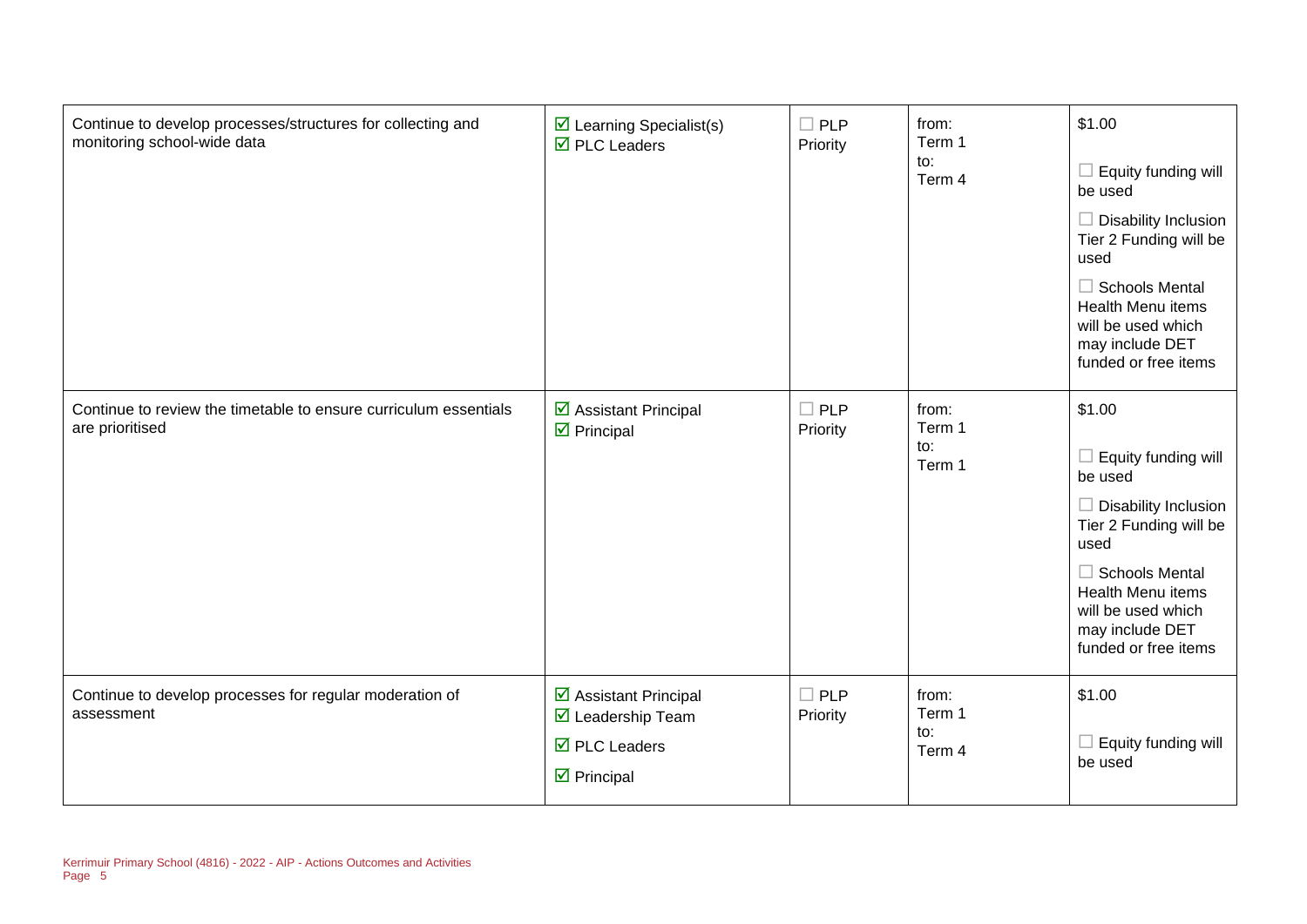|                                                                                   |                                                                         |                           |                                  | $\Box$ Disability Inclusion<br>Tier 2 Funding will be<br>used<br>$\Box$ Schools Mental<br>Health Menu items<br>will be used which<br>may include DET<br>funded or free items                                                    |
|-----------------------------------------------------------------------------------|-------------------------------------------------------------------------|---------------------------|----------------------------------|---------------------------------------------------------------------------------------------------------------------------------------------------------------------------------------------------------------------------------|
| Students to plan, organise and effectively manage their learning<br>independently | $\overline{\mathbf{M}}$ All Staff<br>$\overline{\boxtimes}$ PLC Leaders | $\square$ PLP<br>Priority | from:<br>Term 1<br>to:<br>Term 4 | \$1.00<br>$\Box$ Equity funding will<br>be used<br>$\Box$ Disability Inclusion<br>Tier 2 Funding will be<br>used<br>$\Box$ Schools Mental<br>Health Menu items<br>will be used which<br>may include DET<br>funded or free items |
| Establish resourcing for individual and tailored support programs                 | $\triangleright$ Principal                                              | $\nabla$ PLP<br>Priority  | from:<br>Term 1<br>to:<br>Term 2 | \$20,000.00<br>$\overline{\mathbf{y}}$ Equity funding will<br>be used<br>$\Box$ Disability Inclusion<br>Tier 2 Funding will be<br>used<br>$\Box$ Schools Mental<br>Health Menu items<br>will be used which                      |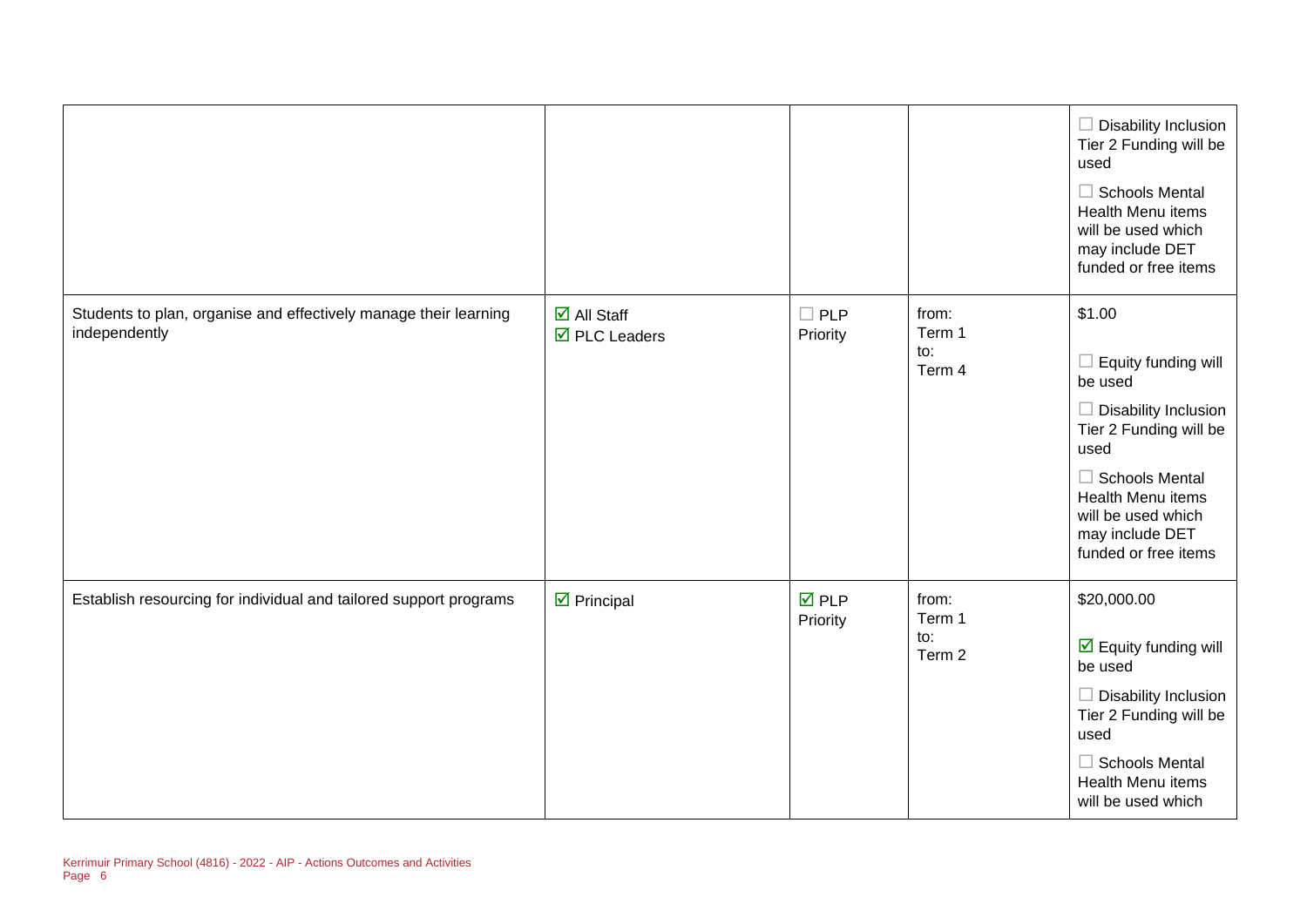|                                                 |                                                                                                                                                                                                                                                                                                                                                                                                                                                                                                                                                                                                                                                                                                                                                                                                                                                                                                                                                                                                                                                                                                                                                                                                                                                                                                                      |                   |                        |                                  | may include DET<br>funded or free items                                                                                                                                                                                                       |
|-------------------------------------------------|----------------------------------------------------------------------------------------------------------------------------------------------------------------------------------------------------------------------------------------------------------------------------------------------------------------------------------------------------------------------------------------------------------------------------------------------------------------------------------------------------------------------------------------------------------------------------------------------------------------------------------------------------------------------------------------------------------------------------------------------------------------------------------------------------------------------------------------------------------------------------------------------------------------------------------------------------------------------------------------------------------------------------------------------------------------------------------------------------------------------------------------------------------------------------------------------------------------------------------------------------------------------------------------------------------------------|-------------------|------------------------|----------------------------------|-----------------------------------------------------------------------------------------------------------------------------------------------------------------------------------------------------------------------------------------------|
| Improve fine and gross motor skills in students |                                                                                                                                                                                                                                                                                                                                                                                                                                                                                                                                                                                                                                                                                                                                                                                                                                                                                                                                                                                                                                                                                                                                                                                                                                                                                                                      | ◘ Leadership Team | $\Box$ PLP<br>Priority | from:<br>Term 1<br>to:<br>Term 1 | \$6,000.00<br>$\triangleright$ Equity funding will<br>be used<br>Disability Inclusion<br>Tier 2 Funding will be<br>used<br>$\Box$ Schools Mental<br><b>Health Menu items</b><br>will be used which<br>may include DET<br>funded or free items |
| KIS <sub>2</sub><br>Priority 2022 Dimension     | Wellbeing - Effectively mobilise available resources to support students' wellbeing and mental health, especially the most vulnerable                                                                                                                                                                                                                                                                                                                                                                                                                                                                                                                                                                                                                                                                                                                                                                                                                                                                                                                                                                                                                                                                                                                                                                                |                   |                        |                                  |                                                                                                                                                                                                                                               |
| <b>Actions</b>                                  | Strengthen whole school approach to wellbeing to consider actions at the leadership, teacher and student levels<br>Strengthen a whole school approach to social-emotional learning, engagement and behaviour management through PD and<br>consultation with outside specialists<br>Establish and embed behavour expectations, routines and prioritise time in the school day and classes to revisit these regularly<br>Re-envigorate house structure<br>Build staff capacity to understand and implement behaviour management plans (in conjunction with outside consultant and school<br>wide PD)<br>Strengthen existing wellbeing programs implemented in class groups including student voice<br>Establish an agreed approach to monitoring and responding to student wellbeing concerns (school wide behaviour management<br>plans, flowcharts etc)<br>Build staff capacity to collect, analyse, monitor and respond to student engagement data (for example, through anecdotal class<br>based gleaned evidence, SOS and SRC)<br>Strengthen in-class relationships through peer and group learning activities (for example, school wide structure that support cross<br>level engagement where possible and where Covid retraints permit)<br>Conduct regular check-ins/conferencing with students in class group |                   |                        |                                  |                                                                                                                                                                                                                                               |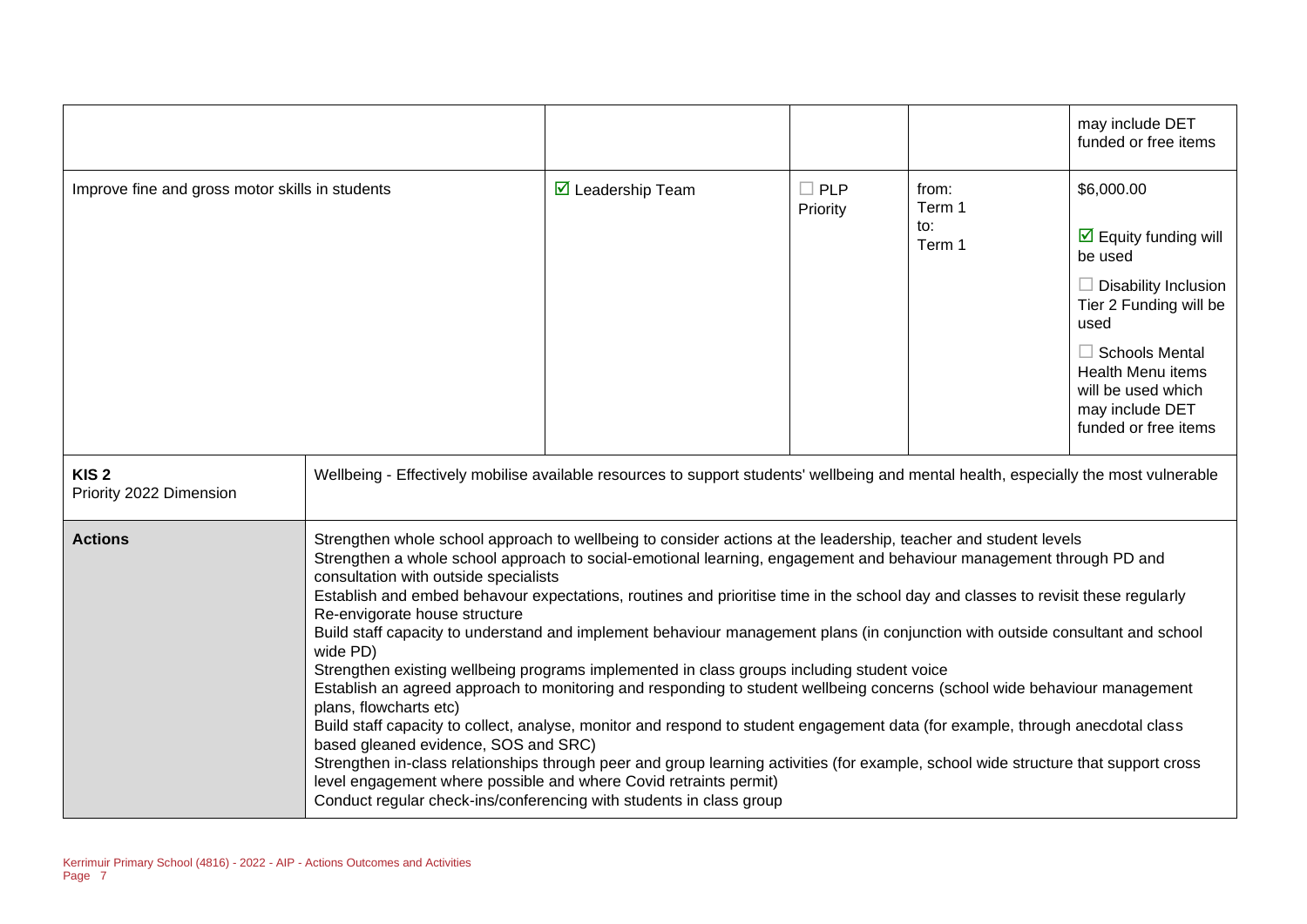|                           | Build staff capacity to understand and implement behaviour support with consultants and PD<br>Target counselling for individual students with acute needs (by way of in school counsellor and potentially allied health professionals<br>employed by the school)<br>Continue student leadership training to created positive role models focused on self-awareness, self-management, problem solving<br>and social skills<br>Continue to build relationships and engage with families of at-risk students.                                                                                                                                                                                                                                                                                                                                                                                                                                                                                                                                                                                                                                                                                                                                                                                                                                                                                                                                                                                                                                                                                                |
|---------------------------|-----------------------------------------------------------------------------------------------------------------------------------------------------------------------------------------------------------------------------------------------------------------------------------------------------------------------------------------------------------------------------------------------------------------------------------------------------------------------------------------------------------------------------------------------------------------------------------------------------------------------------------------------------------------------------------------------------------------------------------------------------------------------------------------------------------------------------------------------------------------------------------------------------------------------------------------------------------------------------------------------------------------------------------------------------------------------------------------------------------------------------------------------------------------------------------------------------------------------------------------------------------------------------------------------------------------------------------------------------------------------------------------------------------------------------------------------------------------------------------------------------------------------------------------------------------------------------------------------------------|
| <b>Outcomes</b>           | Teachers will model and are consistent in agreed routines and behaviour expectations<br>Teachers, leaders and the school community will share a common understanding of the whole school approach to wellbeing and<br>behaviour management and expectations<br>Leaders will continue engagement with regional and external support agencies<br>Teachers and leaders will continue to integrate social-emotional learning into school practice, policies and programs<br>Teachers and leaders will establish agreed monitoring processes and leaders will ensure these are visible for staff use<br>Students will feel supported and engaged in class groups and understand they are expected to contribute to a strong classroom<br>culture<br>At-risk students will be identified and receive targeted support in a timely manner<br>Students will have strong relationships with peers and have strong school identity (as visable in House based activities for example)<br>Students with acute needs will receive individualised support plans with regular monitoring and student support group meetings (with<br>parents) where appropriate<br>Relevant teachers and leaders will establish a preventative mentoring program including a referrals process, timetabling and<br>staffing/resourcing<br>Families of at-risk students will receive regular communication and support from the school<br>Students will experience more success in class and in the school yard (ie, academic and social success)<br>Students and families will be connected to allied health and mental health services |
| <b>Success Indicators</b> | Classroom and peer observations<br>Observations of changes to classroom practices<br>Documentation of frameworks, policies or programs<br>Internal and external professional learning attendance and shared readings for staff are documented<br>Curriculum documentation reflecting social and emotional learning<br>PLC cycles include wellbeing foci<br>Students engagement in wellbeing programs (feedback, participation, classroom observations)<br>Samples of student work<br>Documentation of resources for wellbeing programs                                                                                                                                                                                                                                                                                                                                                                                                                                                                                                                                                                                                                                                                                                                                                                                                                                                                                                                                                                                                                                                                    |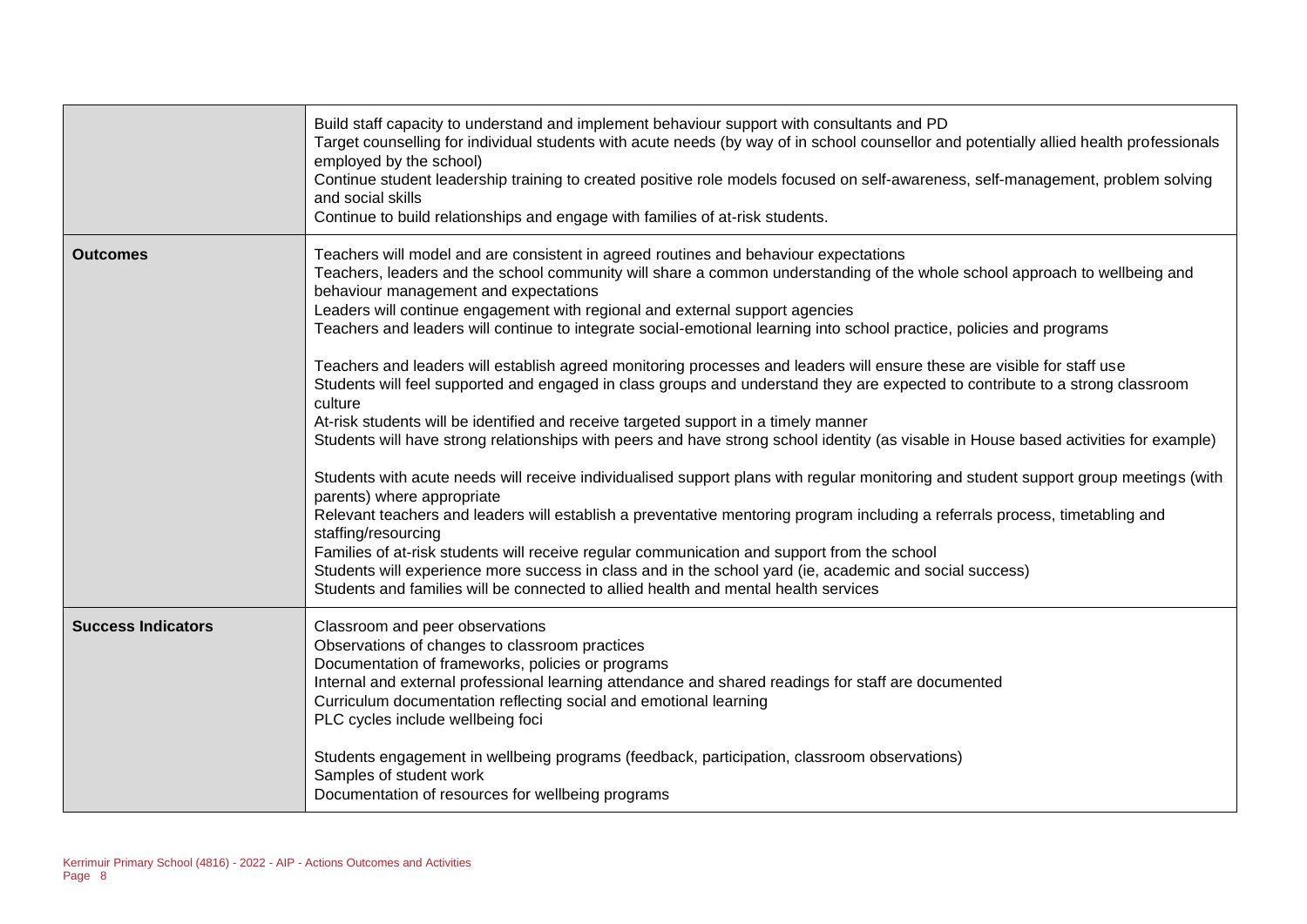|                                                                                                                      | Documentation of referrals and communication processes regarding monitoring and escalating wellbeing concerns<br>Teacher surveys on effectiveness of programs, referral process<br>Teacher reports of student wellbeing concerns<br>Data used to identify students in need of targeted support<br>Data of counselling services accessed by students and families<br>Student surveys and student voice indicators help to plan for student needs<br>Documentation of strategies students will use in classes and at school<br>Student engagement and assessment data from regular classes<br>Staffing and implementation of programs using local expertise, allied health and offsite consultants |                                                                                                            |                                 |                                  |                                                                                                                                                                                                                                             |
|----------------------------------------------------------------------------------------------------------------------|--------------------------------------------------------------------------------------------------------------------------------------------------------------------------------------------------------------------------------------------------------------------------------------------------------------------------------------------------------------------------------------------------------------------------------------------------------------------------------------------------------------------------------------------------------------------------------------------------------------------------------------------------------------------------------------------------|------------------------------------------------------------------------------------------------------------|---------------------------------|----------------------------------|---------------------------------------------------------------------------------------------------------------------------------------------------------------------------------------------------------------------------------------------|
| <b>Activities and Milestones</b>                                                                                     |                                                                                                                                                                                                                                                                                                                                                                                                                                                                                                                                                                                                                                                                                                  | <b>People Responsible</b>                                                                                  | Is this a PL<br><b>Priority</b> | When                             | <b>Funding Streams</b>                                                                                                                                                                                                                      |
| Plan for and schedule professional learning, including subsequent<br>sessions to determine impact and review actions |                                                                                                                                                                                                                                                                                                                                                                                                                                                                                                                                                                                                                                                                                                  | $\triangleright$ Principal<br>School Improvement Team                                                      | $\overline{M}$ PLP<br>Priority  | from:<br>Term 1<br>to:<br>Term 4 | \$40,000.00<br>$\Box$ Equity funding will<br>be used<br>$\Box$ Disability Inclusion<br>Tier 2 Funding will be<br>used<br>$\Box$ Schools Mental<br><b>Health Menu items</b><br>will be used which<br>may include DET<br>funded or free items |
| Develop curriculum units collaboratively with wellbeing team<br>members                                              |                                                                                                                                                                                                                                                                                                                                                                                                                                                                                                                                                                                                                                                                                                  | $\triangleright$ Principal<br>Student Wellbeing Co-<br>ordinator<br>$\overline{\mathbf{M}}$ Wellbeing Team | $\Box$ PLP<br>Priority          | from:<br>Term 1<br>to:<br>Term 2 | \$1.00<br>$\Box$ Equity funding will<br>be used                                                                                                                                                                                             |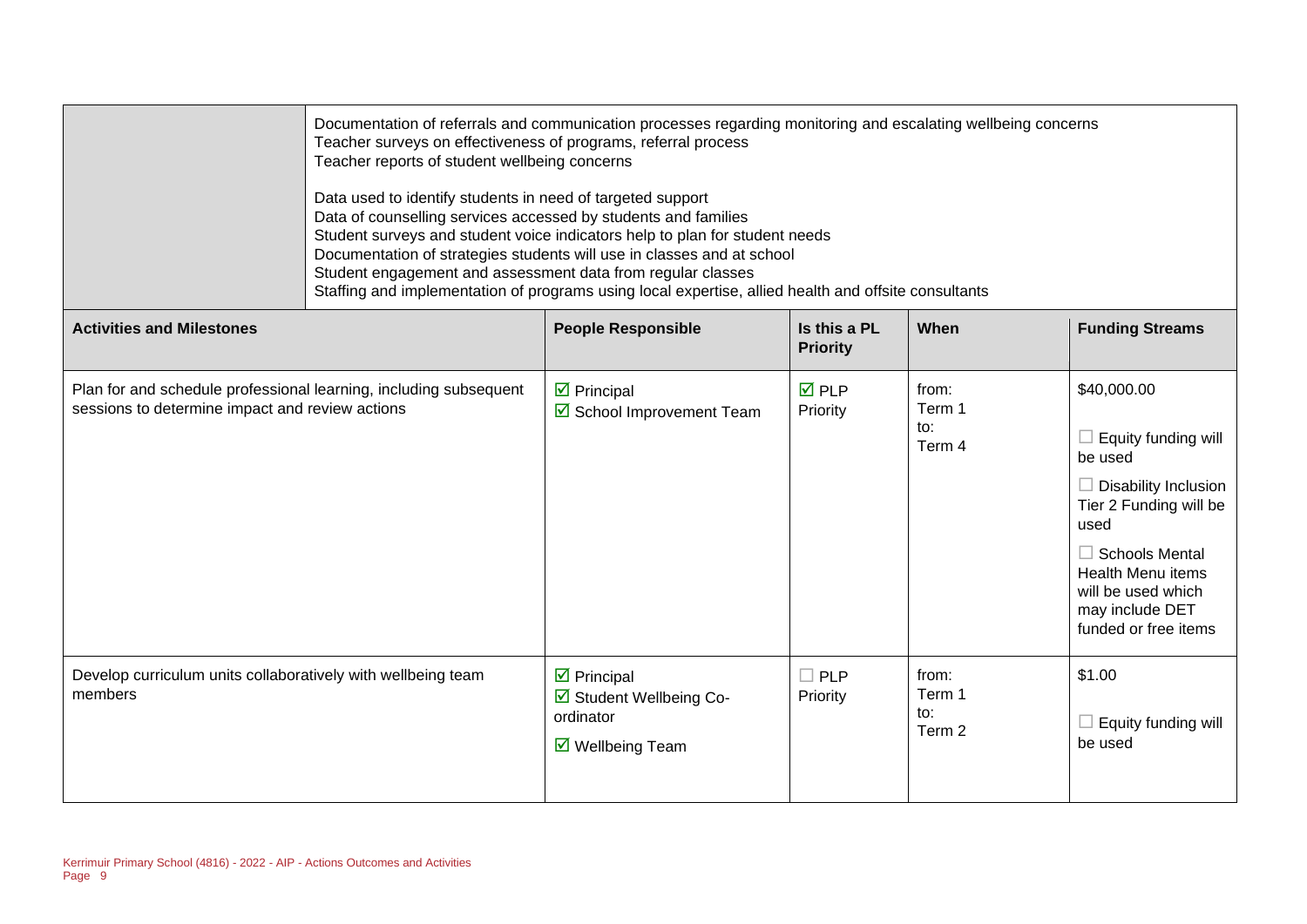|                                                                                              |                                                                                             |                        |                                  | $\Box$ Disability Inclusion<br>Tier 2 Funding will be<br>used<br>$\Box$ Schools Mental<br>Health Menu items<br>will be used which<br>may include DET<br>funded or free items                                                           |
|----------------------------------------------------------------------------------------------|---------------------------------------------------------------------------------------------|------------------------|----------------------------------|----------------------------------------------------------------------------------------------------------------------------------------------------------------------------------------------------------------------------------------|
| Further develop peer-observation process as agreed by staff                                  | $\overline{\mathsf{M}}$ All Staff<br>☑ Assistant Principal                                  | $\Box$ PLP<br>Priority | from:<br>Term 1<br>to:<br>Term 1 | \$1.00<br>$\Box$ Equity funding will<br>be used<br>$\Box$ Disability Inclusion<br>Tier 2 Funding will be<br>used<br>$\Box$ Schools Mental<br><b>Health Menu items</b><br>will be used which<br>may include DET<br>funded or free items |
| Develop curriculum resources which reflect wellbeing and social-<br>emotional learning focus | ☑ Assistant Principal<br>$\triangleright$ Principal<br>☑ Student Wellbeing Co-<br>ordinator | $\Box$ PLP<br>Priority | from:<br>Term 1<br>to:<br>Term 1 | \$3,000.00<br>$\triangleright$ Equity funding will<br>be used<br>$\Box$ Disability Inclusion<br>Tier 2 Funding will be<br>used<br>$\Box$ Schools Mental<br>Health Menu items<br>will be used which                                     |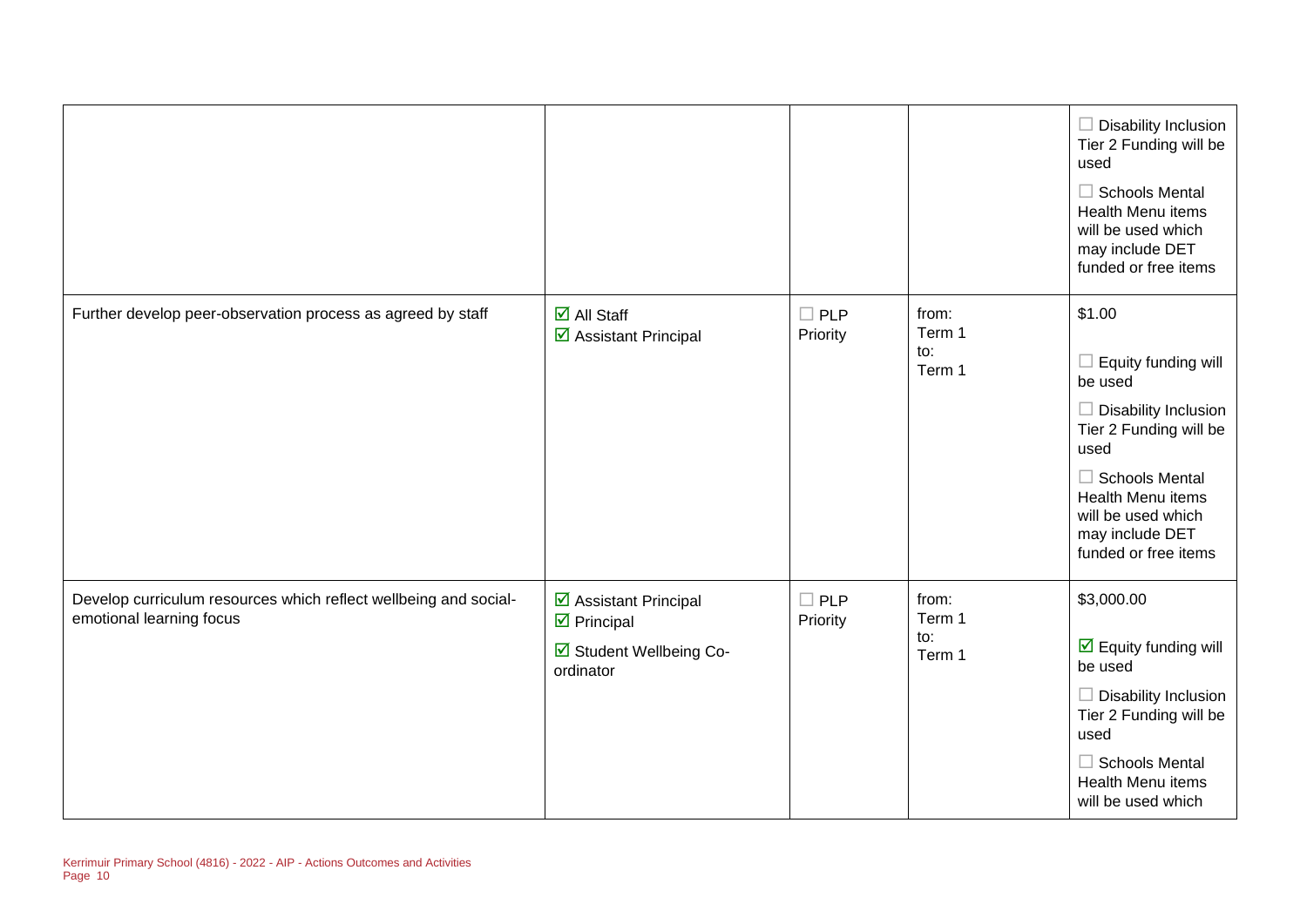|                                                                                                        |                                                                        |                                |                                  | may include DET<br>funded or free items                                                                                                                                                                                                    |
|--------------------------------------------------------------------------------------------------------|------------------------------------------------------------------------|--------------------------------|----------------------------------|--------------------------------------------------------------------------------------------------------------------------------------------------------------------------------------------------------------------------------------------|
| Provide clarity of roles and responsibility of teachers, education<br>support staff and middle leaders | $\triangleright$ Principal                                             | $\square$ PLP<br>Priority      | from:<br>Term 1<br>to:<br>Term 1 | \$1.00<br>$\Box$ Equity funding will<br>be used<br>$\Box$ Disability Inclusion<br>Tier 2 Funding will be<br>used<br>$\Box$ Schools Mental<br><b>Health Menu items</b><br>will be used which<br>may include DET<br>funded or free items     |
| Hold professional learning for teachers implementing wellbeing<br>programs                             | ☑ Student Wellbeing Co-<br>ordinator<br>$\triangledown$ Wellbeing Team | $\overline{M}$ PLP<br>Priority | from:<br>Term 1<br>to:<br>Term 4 | \$4,000.00<br>$\Box$ Equity funding will<br>be used<br>$\Box$ Disability Inclusion<br>Tier 2 Funding will be<br>used<br>$\Box$ Schools Mental<br><b>Health Menu items</b><br>will be used which<br>may include DET<br>funded or free items |
| Establish a regular time for the Wellbeing Team to speak with staff<br>and for staff to ask questions  | $\triangleright$ Principal                                             | $\square$ PLP<br>Priority      | from:<br>Term 1                  | \$1.00                                                                                                                                                                                                                                     |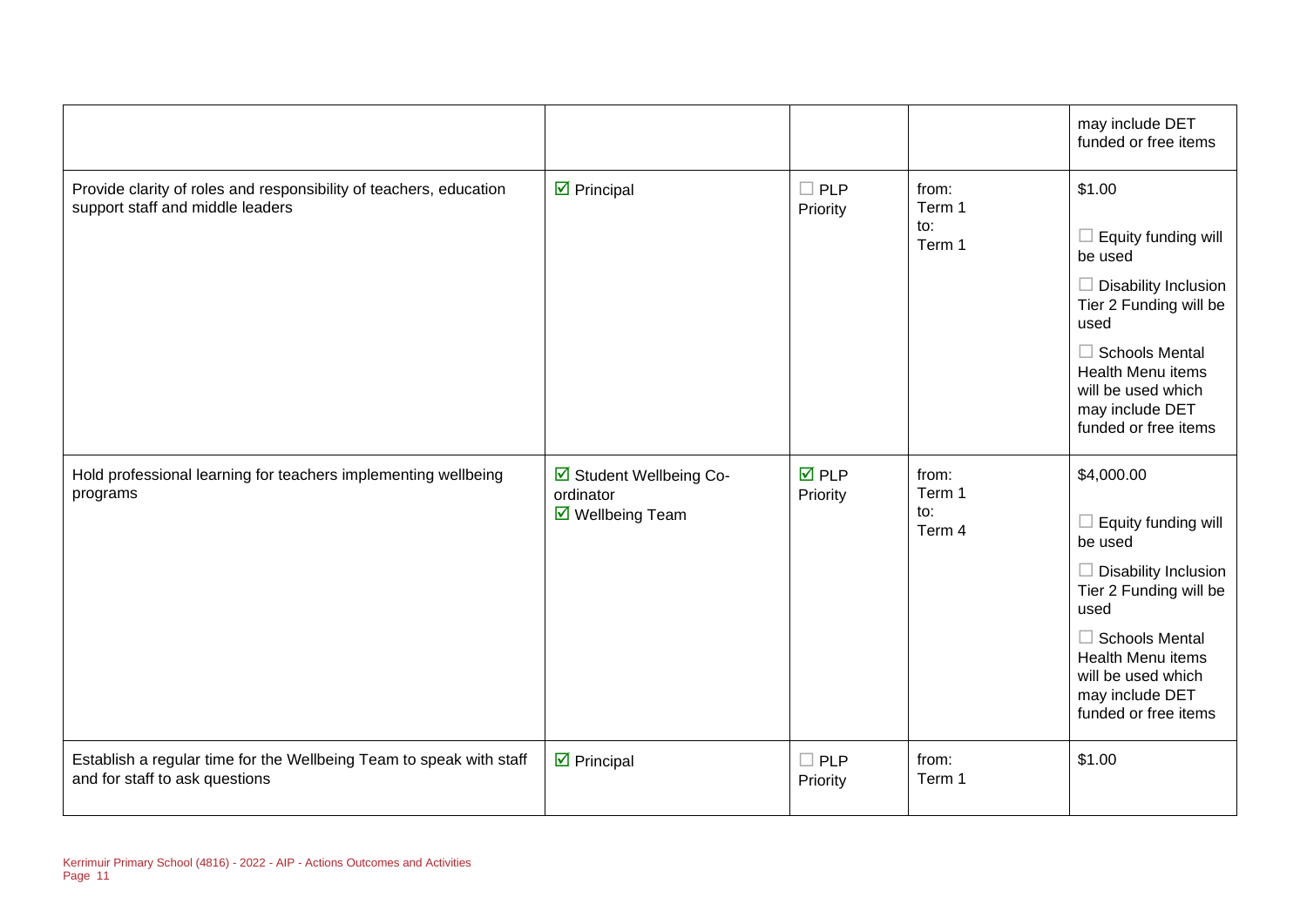|                                                                                                              |                                                                                                                                       | ☑ Student Wellbeing Co-<br>ordinator |                           | to:<br>Term 1                    | $\Box$ Equity funding will<br>be used<br>$\Box$ Disability Inclusion<br>Tier 2 Funding will be<br>used<br>$\Box$ Schools Mental<br><b>Health Menu items</b><br>will be used which<br>may include DET<br>funded or free items           |
|--------------------------------------------------------------------------------------------------------------|---------------------------------------------------------------------------------------------------------------------------------------|--------------------------------------|---------------------------|----------------------------------|----------------------------------------------------------------------------------------------------------------------------------------------------------------------------------------------------------------------------------------|
| Provide staff with opportunities to understand first response<br>strategies, when to use the referral proces |                                                                                                                                       | ☑ Assistant Principal                | $\square$ PLP<br>Priority | from:<br>Term 1<br>to:<br>Term 2 | \$1.00<br>$\Box$ Equity funding will<br>be used<br>$\Box$ Disability Inclusion<br>Tier 2 Funding will be<br>used<br>$\Box$ Schools Mental<br><b>Health Menu items</b><br>will be used which<br>may include DET<br>funded or free items |
| Goal 2                                                                                                       | Improve literacy and numeracy achievement and growth.                                                                                 |                                      |                           |                                  |                                                                                                                                                                                                                                        |
| 12 Month Target 2.1                                                                                          | By 2022 improve the percentage of students achieving high relative learning growth in NAPLAN reading Year 3 to 5, from 24% to<br>30%. |                                      |                           |                                  |                                                                                                                                                                                                                                        |
| 12 Month Target 2.2                                                                                          | The percentage of Year 3 students achieving in the top 2 bands in NAPLAN reading will increase from 61% to 70%                        |                                      |                           |                                  |                                                                                                                                                                                                                                        |
| 12 Month Target 2.3                                                                                          | The percentage of Year 5 students achieving in the top 2 bands in NAPLAN in writing will increase from 28% to 35%                     |                                      |                           |                                  |                                                                                                                                                                                                                                        |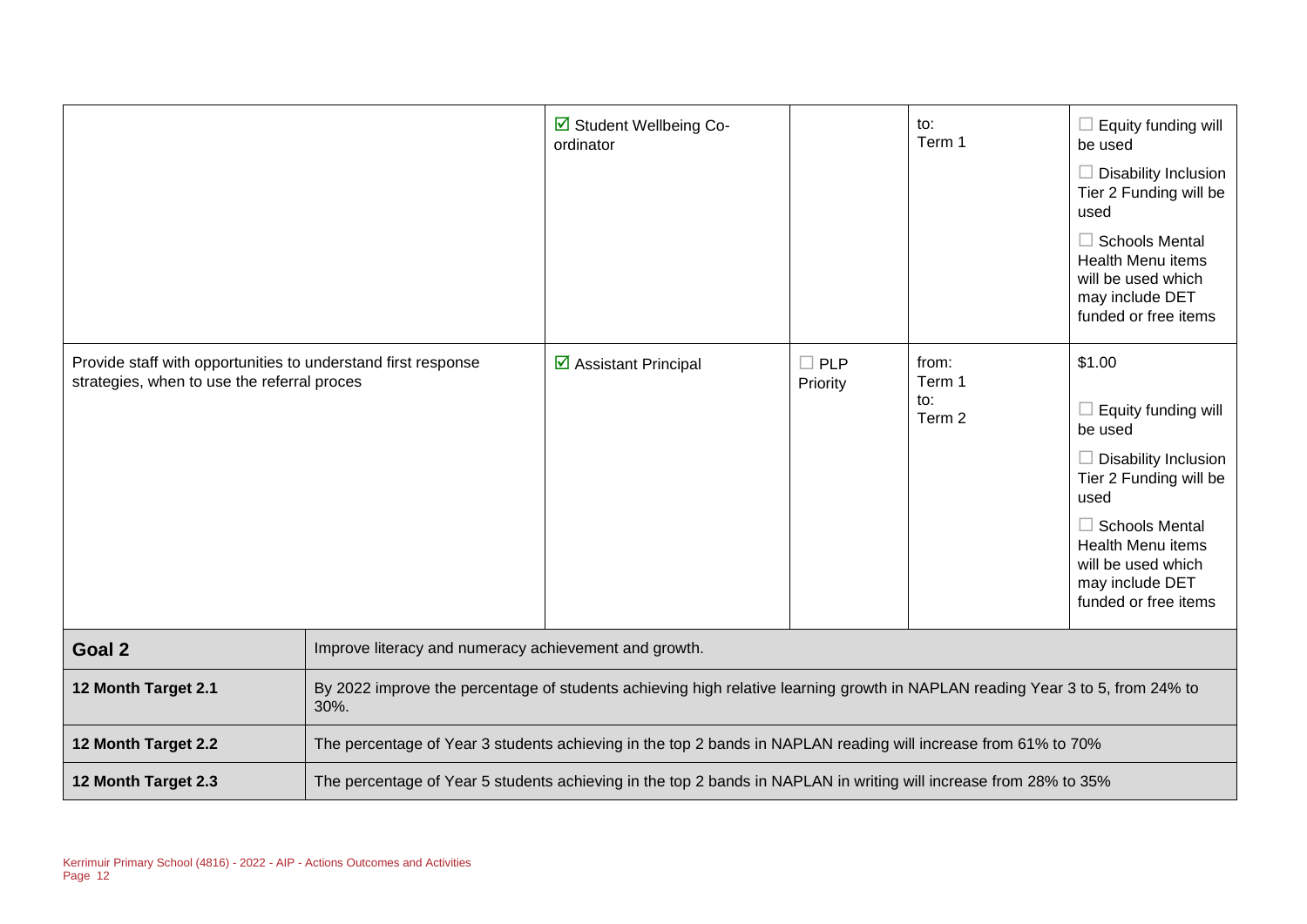| 12 Month Target 2.4                               | Increase the percentage achieving high relative learning growth in NAPLAN writing from Year 3 to 5 from 32% to 36%                                                                                                                                                                                                                                                                                                                                                                                                                                                                                                                                                                                                                                                                                                                                                                                                                                                                                                                                                                                    |
|---------------------------------------------------|-------------------------------------------------------------------------------------------------------------------------------------------------------------------------------------------------------------------------------------------------------------------------------------------------------------------------------------------------------------------------------------------------------------------------------------------------------------------------------------------------------------------------------------------------------------------------------------------------------------------------------------------------------------------------------------------------------------------------------------------------------------------------------------------------------------------------------------------------------------------------------------------------------------------------------------------------------------------------------------------------------------------------------------------------------------------------------------------------------|
| 12 Month Target 2.5                               | The percentage of students achieving above Victorian Curriculum standards at Foundation to Year 6 in number & algebra to increase<br>from 47% to 55%                                                                                                                                                                                                                                                                                                                                                                                                                                                                                                                                                                                                                                                                                                                                                                                                                                                                                                                                                  |
| KIS <sub>1</sub><br>Evaluating impact on learning | Ensure teachers collaborate and effectively analyse data to develop a shared understanding of learning at each student's point of<br>need.                                                                                                                                                                                                                                                                                                                                                                                                                                                                                                                                                                                                                                                                                                                                                                                                                                                                                                                                                            |
| <b>Actions</b>                                    | PLC refresher training<br>All PLCs to work on common goal - as outlined in the assessment schedule, including cross curriculum vocabulary priorities<br>Numeracy PLC focus on comprehension in numeracy, continuing number talks around mathematical vocabulary and worded<br>problems.<br>Literacy PLC focus on reading comprehension, using data from CARS program and reading conferences<br>Employment of out of school curriculum consultants: Karen Starkiss and Bill Rogers<br><b>BASTOW Leading Numeracy course for leaders</b>                                                                                                                                                                                                                                                                                                                                                                                                                                                                                                                                                               |
| <b>Outcomes</b>                                   | Principal and School Leaders will:<br>- provide sound and relevant professional learning to staff<br>- model teaching and learning behaviours in line with Kerrimuir instructional model<br>- provide feedback to teachers regarding their performance and development in line with continuous improvement cycle<br>-seek feedback from staff where appropriate regarding AIP directions affiliated PD<br>Teachers will:<br>- participate in professional learning and demonstrate improved efficacy in classroom instruction<br>- planning and practice reflects KPS instructional model<br>- work with consultants as required (Karen Starkiss and Bill Rogers)<br>- engage AIP priorities and implement into PLC planning-<br>- teachers will co-create individual learning goals with students, as directed by LS/LT<br>Students will:<br>- contribute to the development of their individual learning goals.<br>- be able to articulate individual learning goals and understand the relevance to classroom practices<br>- actively participate in differentiated literacy and numeracy sessions |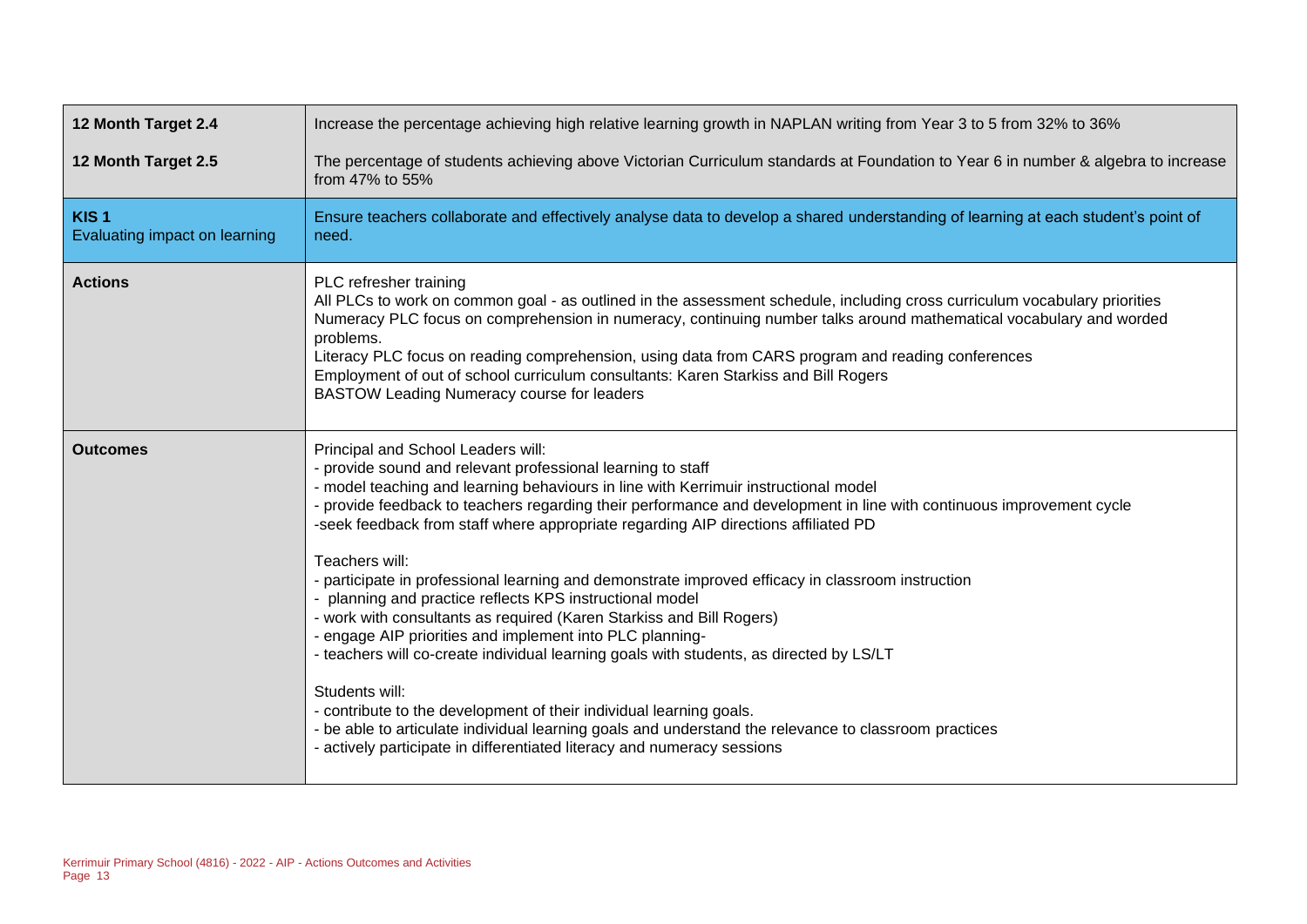| <b>Success Indicators</b>                                                                                                                                                                             | NAPLAN data used to evaluate summative success<br><b>PAT</b> test results<br>Essential Assessment (Literacy Reading and Numeracy)<br>CARS and reading conference data<br>Evident progress in writing samples as judged against VCOP and VC rubrics |                                 |                                 |                                  |                                                                                                                                                                                                                                            |  |
|-------------------------------------------------------------------------------------------------------------------------------------------------------------------------------------------------------|----------------------------------------------------------------------------------------------------------------------------------------------------------------------------------------------------------------------------------------------------|---------------------------------|---------------------------------|----------------------------------|--------------------------------------------------------------------------------------------------------------------------------------------------------------------------------------------------------------------------------------------|--|
| <b>Activities and Milestones</b>                                                                                                                                                                      |                                                                                                                                                                                                                                                    | <b>People Responsible</b>       | Is this a PL<br><b>Priority</b> | When                             | <b>Funding Streams</b>                                                                                                                                                                                                                     |  |
| Structure and plan professional learning meetings to develop<br>teacher efficacy as in line with new curriculum priorities, scope and<br>sequences and targets outlined by out of school consultants. |                                                                                                                                                                                                                                                    | $\triangledown$ Leadership Team | $\overline{M}$ PLP<br>Priority  | from:<br>Term 1<br>to:<br>Term 4 | \$7,000.00<br>$\Box$ Equity funding will<br>be used<br>$\Box$ Disability Inclusion<br>Tier 2 Funding will be<br>used<br>$\Box$ Schools Mental<br><b>Health Menu items</b><br>will be used which<br>may include DET<br>funded or free items |  |
| Incorporate literacy and numeracy goals and PD participation into<br>classroom staff PDPs                                                                                                             |                                                                                                                                                                                                                                                    | ■ Leadership Team               | $\overline{M}$ PLP<br>Priority  | from:<br>Term 1<br>to:<br>Term 2 | \$5,000.00<br>$\Box$ Equity funding will<br>be used<br>$\Box$ Disability Inclusion<br>Tier 2 Funding will be<br>used<br>$\Box$ Schools Mental<br><b>Health Menu items</b><br>will be used which                                            |  |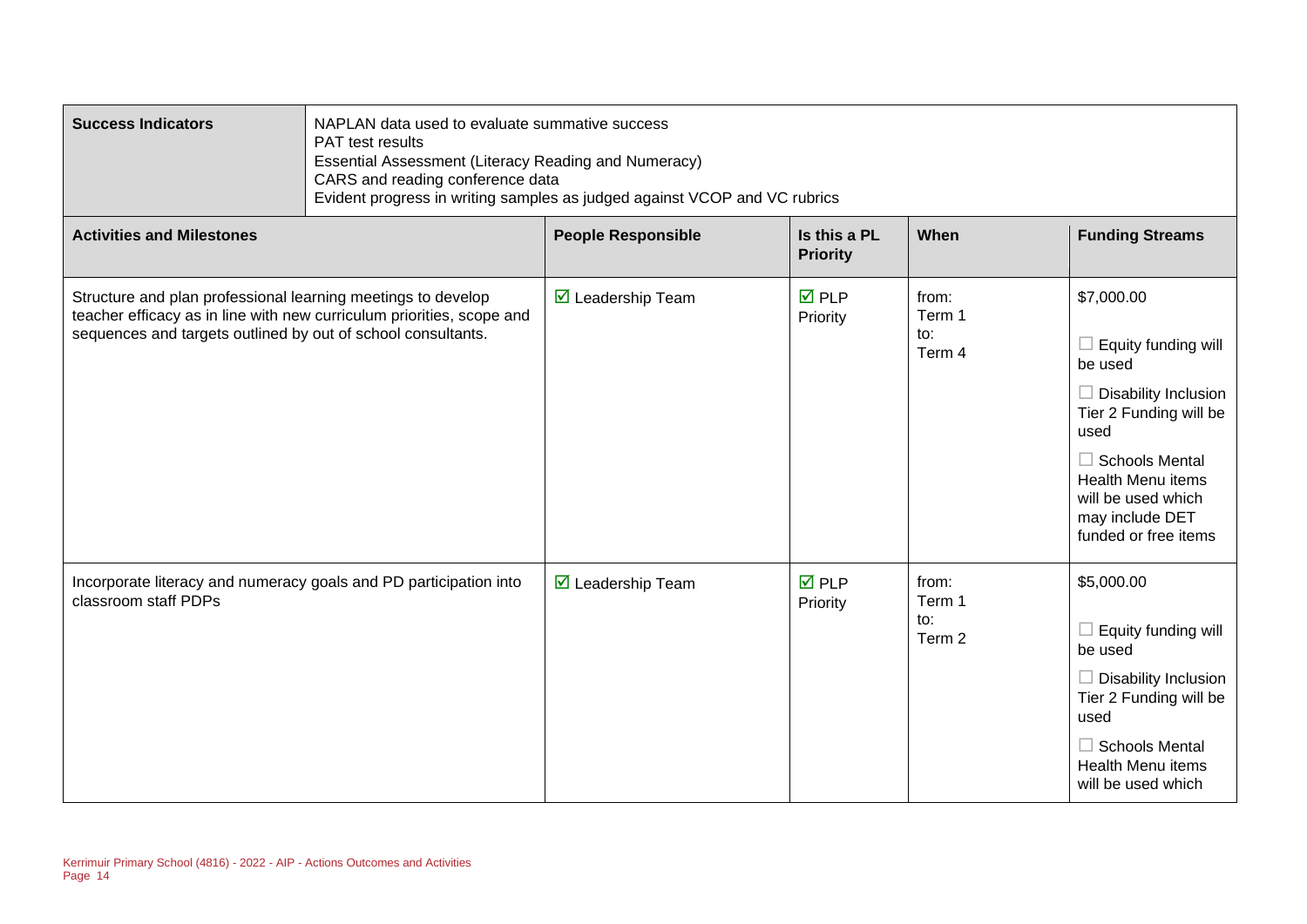|                                                                                  |                                         |                           |                                  | may include DET<br>funded or free items                                                                                                                                                                                                           |
|----------------------------------------------------------------------------------|-----------------------------------------|---------------------------|----------------------------------|---------------------------------------------------------------------------------------------------------------------------------------------------------------------------------------------------------------------------------------------------|
| Establish budget and allocation of resources to best to implement<br>initiatives | $\triangleright$ Principal              | $\square$ PLP<br>Priority | from:<br>Term 1<br>to:<br>Term 2 | \$5,000.00<br>Equity funding will<br>be used<br>Disability Inclusion<br>Tier 2 Funding will be<br>used<br>$\Box$ Schools Mental<br><b>Health Menu items</b><br>will be used which<br>may include DET<br>funded or free items                      |
| Lead PD around classroom data to drive and develop staff.                        | $\overline{\mathbf{M}}$ Leadership Team | $\square$ PLP<br>Priority | from:<br>Term 1<br>to:<br>Term 2 | \$1,000.00<br>Equity funding will<br>be used<br>Disability Inclusion<br>Tier 2 Funding will be<br>used<br><b>Schools Mental</b><br>$\overline{\phantom{a}}$<br>Health Menu items<br>will be used which<br>may include DET<br>funded or free items |
| Manage budgets as set out by the Principal                                       | ☑ Sub School Leader/s                   | $\square$ PLP<br>Priority | from:<br>Term 1                  | \$0.00                                                                                                                                                                                                                                            |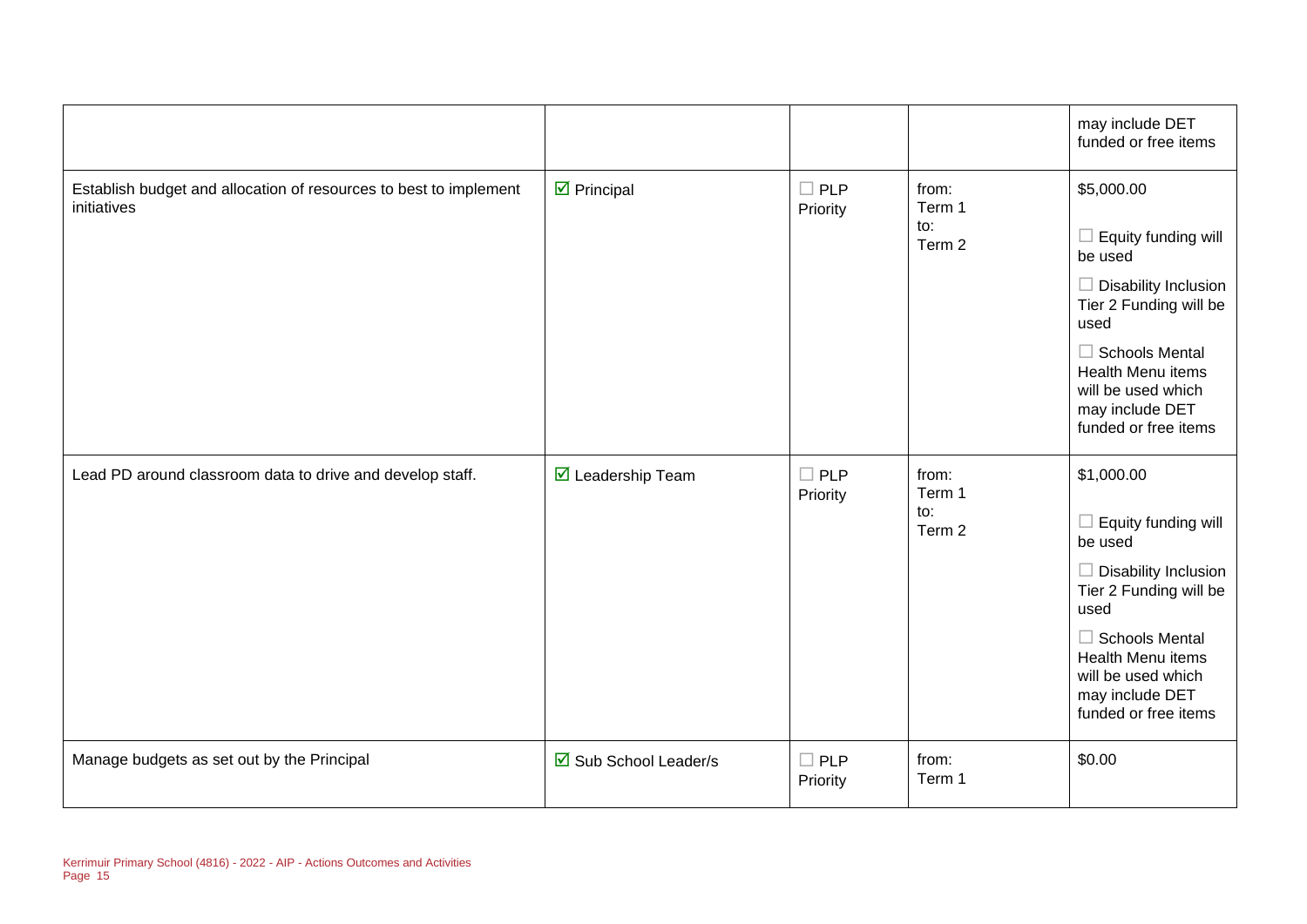|                                                                                                |                   |                                | to:<br>Term 2                    | $\Box$ Equity funding will<br>be used<br>Disability Inclusion<br>$\Box$<br>Tier 2 Funding will be<br>used<br>$\Box$ Schools Mental<br><b>Health Menu items</b><br>will be used which<br>may include DET<br>funded or free items         |
|------------------------------------------------------------------------------------------------|-------------------|--------------------------------|----------------------------------|-----------------------------------------------------------------------------------------------------------------------------------------------------------------------------------------------------------------------------------------|
| Link PDP goals to the AIP in relation to improving teaching practice                           | ☑ Leadership Team | $\square$ PLP<br>Priority      | from:<br>Term 1<br>to:<br>Term 2 | \$0.00<br>Equity funding will<br>⊔<br>be used<br>Disability Inclusion<br>$\Box$<br>Tier 2 Funding will be<br>used<br>$\Box$ Schools Mental<br><b>Health Menu items</b><br>will be used which<br>may include DET<br>funded or free items |
| Co-ordinate professional learning and/or curriculum days in<br>conjunction with the Principal. | ☑ Leadership Team | $\overline{M}$ PLP<br>Priority | from:<br>Term 1<br>to:<br>Term 3 | \$10,000.00<br>$\Box$ Equity funding will<br>be used<br>$\Box$ Disability Inclusion<br>Tier 2 Funding will be<br>used                                                                                                                   |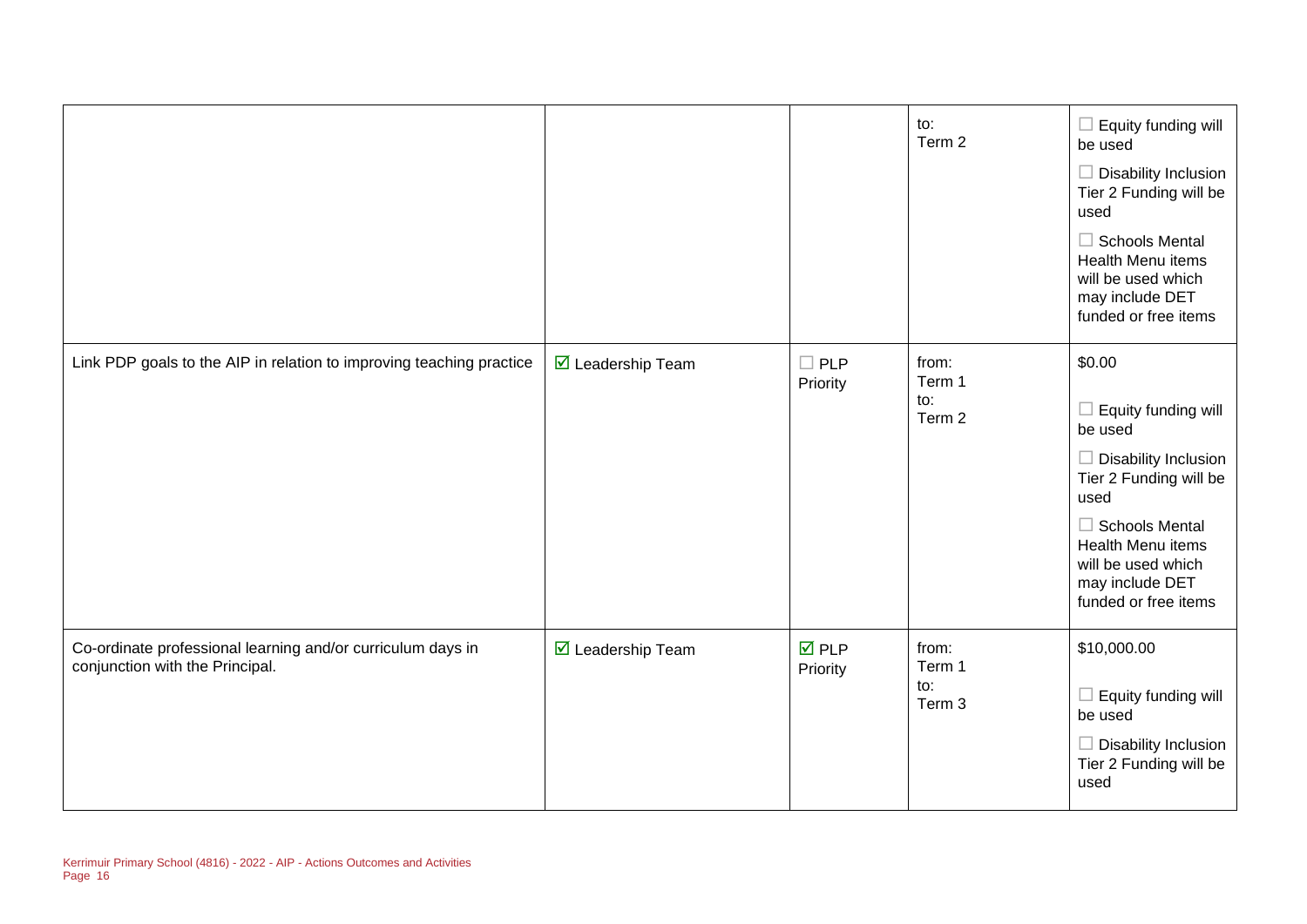|  | Schools Mental<br>Health Menu items<br>will be used which<br>may include DET<br>funded or free items |
|--|------------------------------------------------------------------------------------------------------|
|--|------------------------------------------------------------------------------------------------------|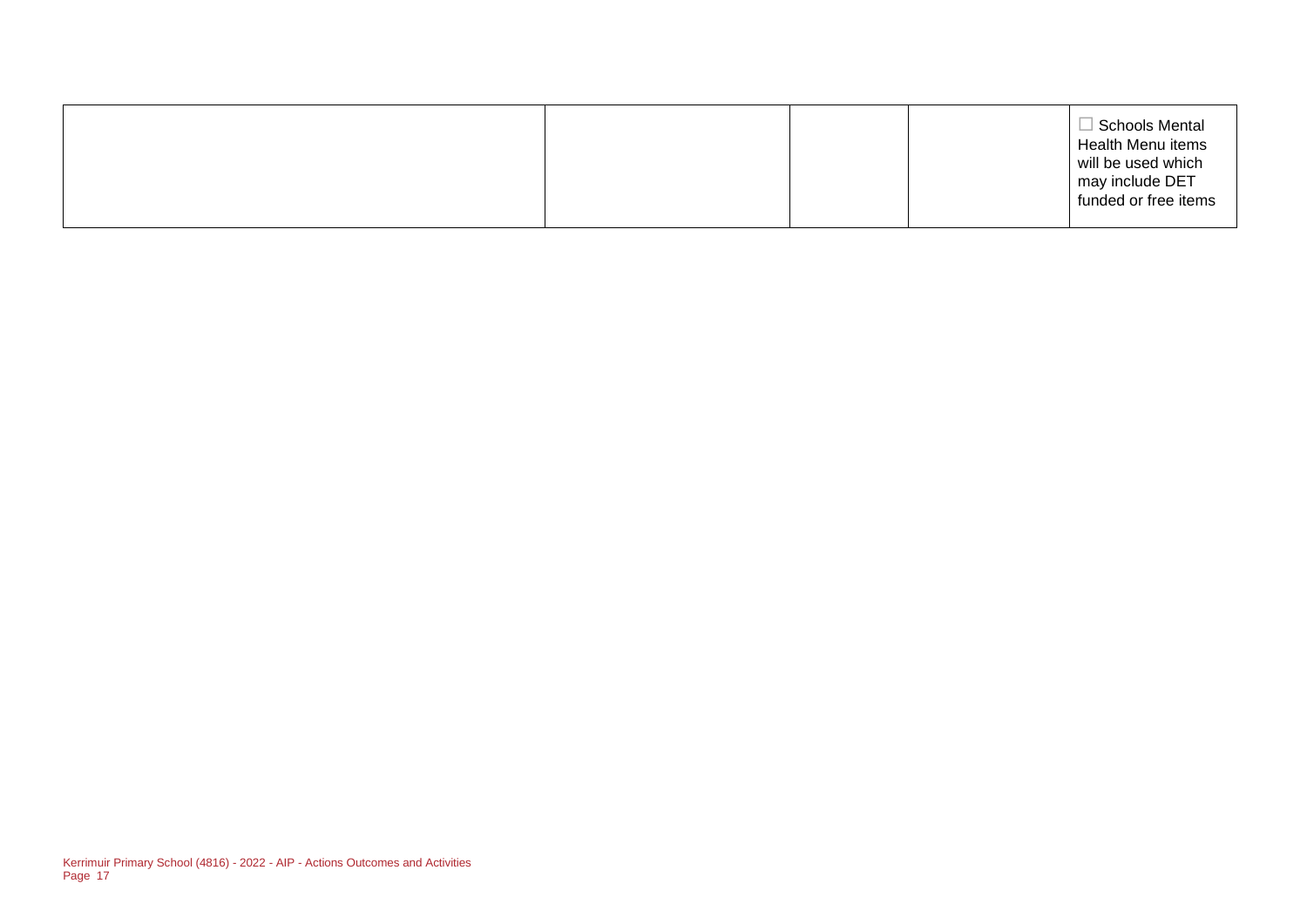### **Funding Planner**

### Summary of Budget and Allocated Funding

| <b>Summary of Budget</b>            | School's total funding (\$) | <b>Funding Allocated in activities (\$)</b> | Still available/shortfall |
|-------------------------------------|-----------------------------|---------------------------------------------|---------------------------|
| <b>Equity Funding</b>               | \$15,898.00                 | \$21,000.00                                 | $-$ \$5,102.00            |
| Disability Inclusion Tier 2 Funding | \$0.00                      | \$0.00                                      | \$0.00                    |
| Schools Mental Health Fund and Menu | \$0.00                      | \$0.00                                      | \$0.00                    |
| <b>Total</b>                        | \$15,898.00                 | \$21,000.00                                 | $-$ \$5,102.00            |

#### Activities and Milestones – Total Budget

| <b>Activities and Milestones</b>                                                            | <b>Budget</b> |
|---------------------------------------------------------------------------------------------|---------------|
| Establish resourcing for individual and tailored support<br>programs                        | \$20,000.00   |
| Improve fine and gross motor skills in students                                             | \$6,000.00    |
| Develop curriculum resources which reflect wellbeing and<br>social-emotional learning focus | \$3,000.00    |
| <b>Totals</b>                                                                               | \$29,000.00   |

### Activities and Milestones - Equity Funding

| <b>Activities and Milestones</b>                                     | <b>When</b>   | Funding allocated (\$)   Category |                              |
|----------------------------------------------------------------------|---------------|-----------------------------------|------------------------------|
| Establish resourcing for individual<br>and tailored support programs | from:<br>Term | \$8,000.00                        | $\boxtimes$ Support services |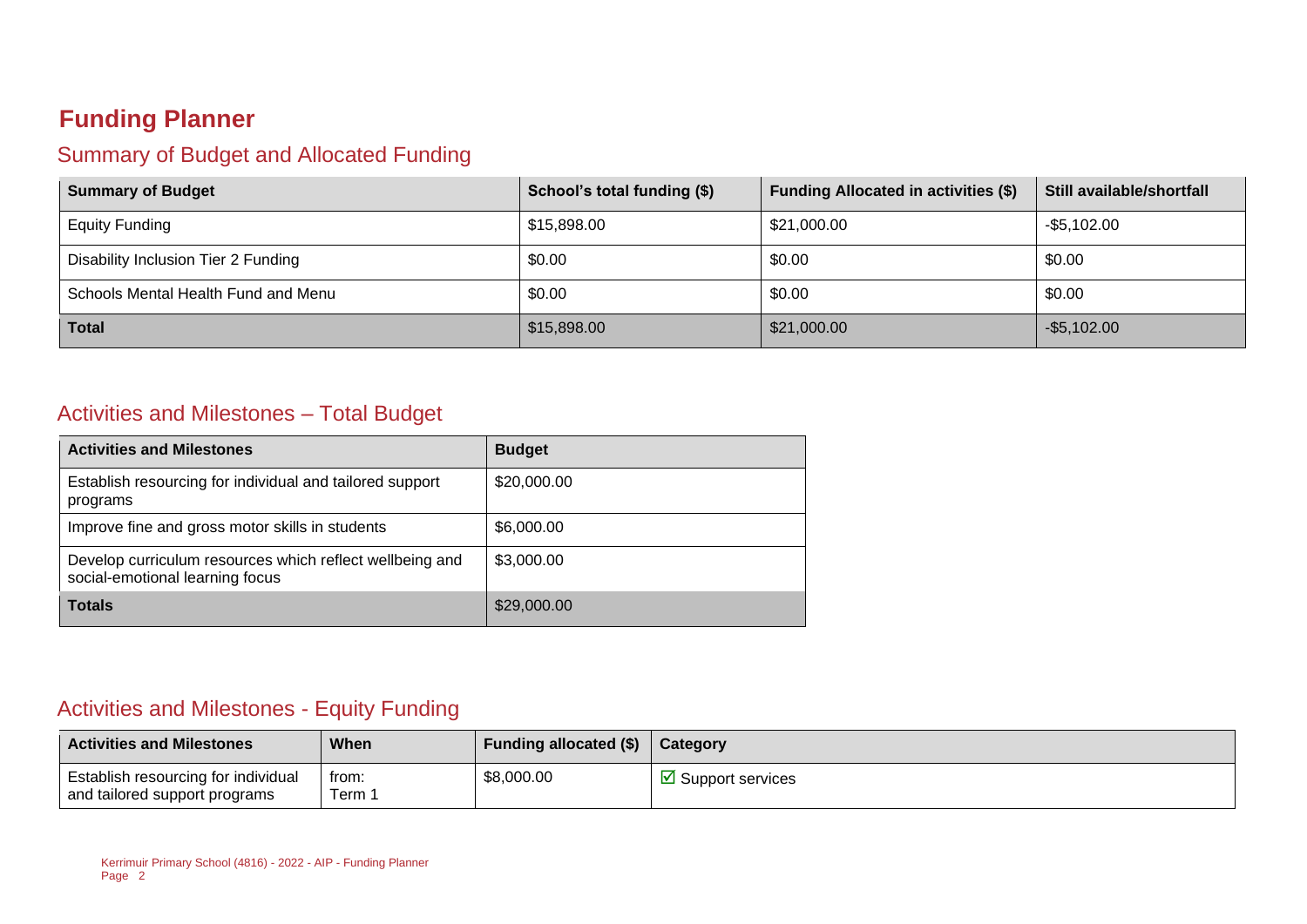|                                                                                                 | to:<br>Term 2                    |             |                                                                                                                                             |
|-------------------------------------------------------------------------------------------------|----------------------------------|-------------|---------------------------------------------------------------------------------------------------------------------------------------------|
| Improve fine and gross motor skills<br>in students                                              | from:<br>Term 1<br>to:<br>Term 1 | \$6,000.00  | $\triangleright$ Teaching and learning programs and resources<br>$\overline{\mathbf{y}}$ Support services<br>$\overline{\mathbf{M}}$ Assets |
| Develop curriculum resources<br>which reflect wellbeing and social-<br>emotional learning focus | from:<br>Term 1<br>to:<br>Term 1 | \$3,000.00  | $\overline{\mathbf{M}}$ Assets                                                                                                              |
| <b>Totals</b>                                                                                   |                                  | \$17,000.00 |                                                                                                                                             |

### Activities and Milestones - Disability Inclusion Funding

| <b>Activities and Milestones</b> | When | Funding allocated (\$) | Category |
|----------------------------------|------|------------------------|----------|
| <b>Totals</b>                    |      | \$0.00                 |          |

#### Activities and Milestones - Schools Mental Health Fund and Menu

| <b>Activities and Milestones</b> | <b>When</b> | Funding allocated (\$) | Category |
|----------------------------------|-------------|------------------------|----------|
| <b>Totals</b>                    |             | \$0.00                 |          |

### Additional Funding Planner – Total Budget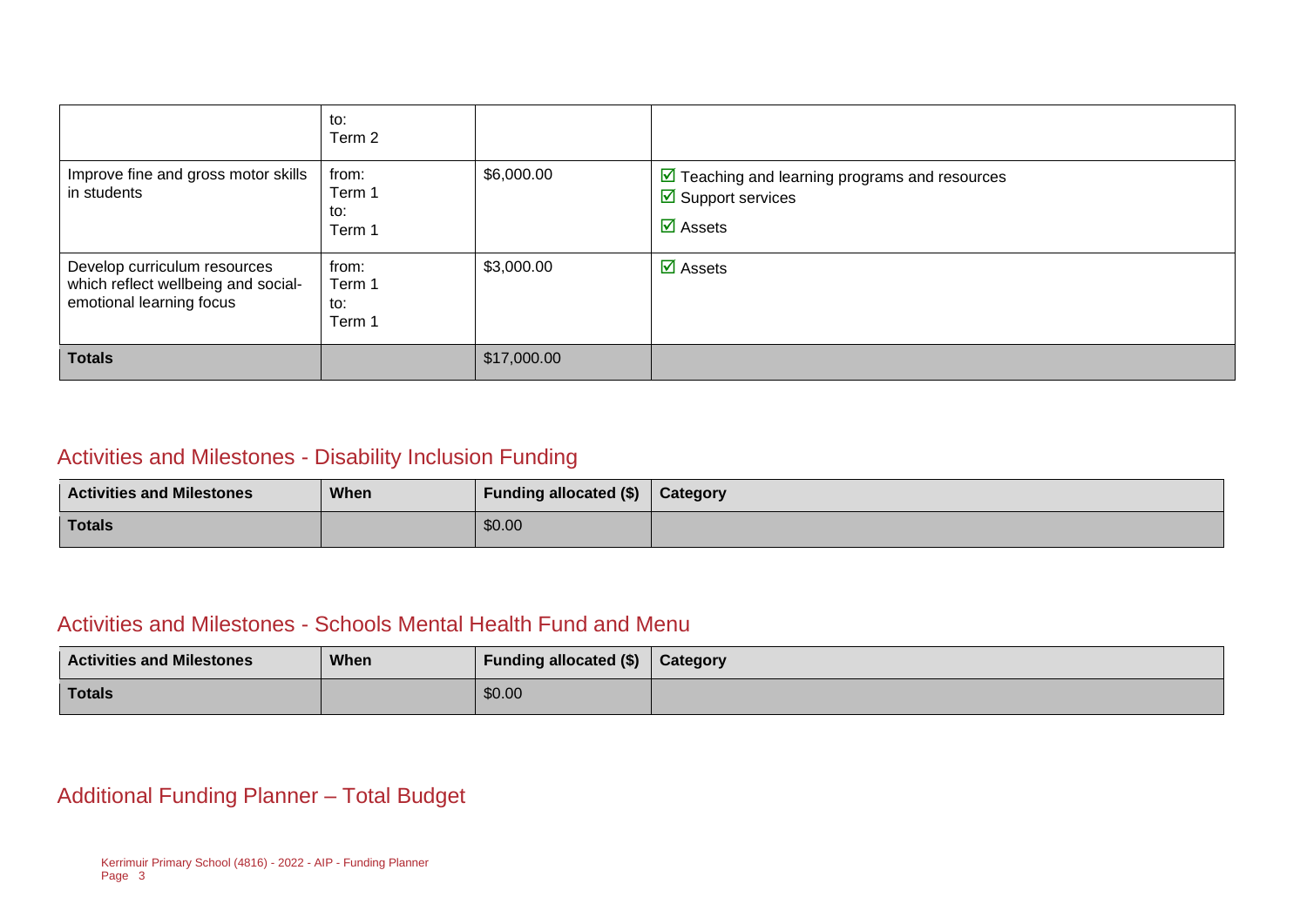| <b>Activities and Milestones</b> | <b>Budget</b> |
|----------------------------------|---------------|
| Prep Ready to Learn Program      | \$10,000.00   |
| <b>Totals</b>                    | \$10,000.00   |

### Additional Funding Planner – Equity Funding

| <b>Activities and Milestones</b> | When                             | Funding allocated (\$) | Category                                                                                                                                                                                                                                |
|----------------------------------|----------------------------------|------------------------|-----------------------------------------------------------------------------------------------------------------------------------------------------------------------------------------------------------------------------------------|
| Prep Ready to Learn Program      | from:<br>Term 1<br>to:<br>Term 2 | \$4,000.00             | $\triangleright$ School-based staffing<br>$\triangledown$ Teaching and learning programs and resources<br>$\triangledown$ Professional development (excluding CRT costs and new FTE)<br>$\boxtimes$ CRT<br>$\boxtimes$ Support services |
| <b>Totals</b>                    |                                  | \$4,000.00             |                                                                                                                                                                                                                                         |

### Additional Funding Planner – Disability Inclusion Funding

| <b>Activities and Milestones</b> | When                             | <b>Funding allocated (\$)</b> | Category |
|----------------------------------|----------------------------------|-------------------------------|----------|
| Prep Ready to Learn Program      | from:<br>Term 1<br>to:<br>Term 2 |                               |          |
| <b>Totals</b>                    |                                  |                               |          |

### Additional Funding Planner – Schools Mental Health Fund and Menu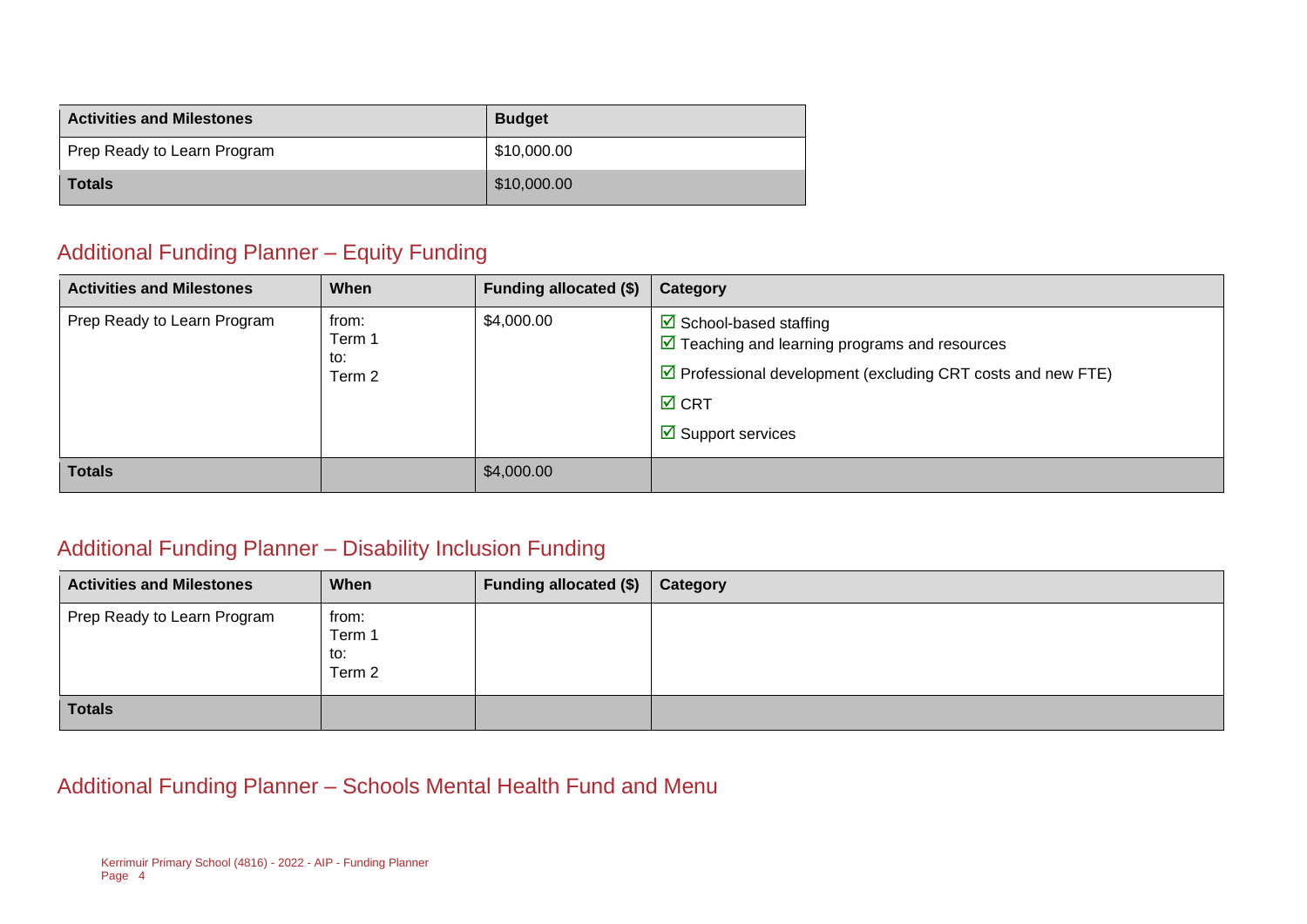| <b>Activities and Milestones</b> | When                             | Funding allocated (\$) Category |  |
|----------------------------------|----------------------------------|---------------------------------|--|
| Prep Ready to Learn Program      | from:<br>Term 1<br>to:<br>Term 2 | \$0.00                          |  |
| <b>Totals</b>                    |                                  | \$0.00                          |  |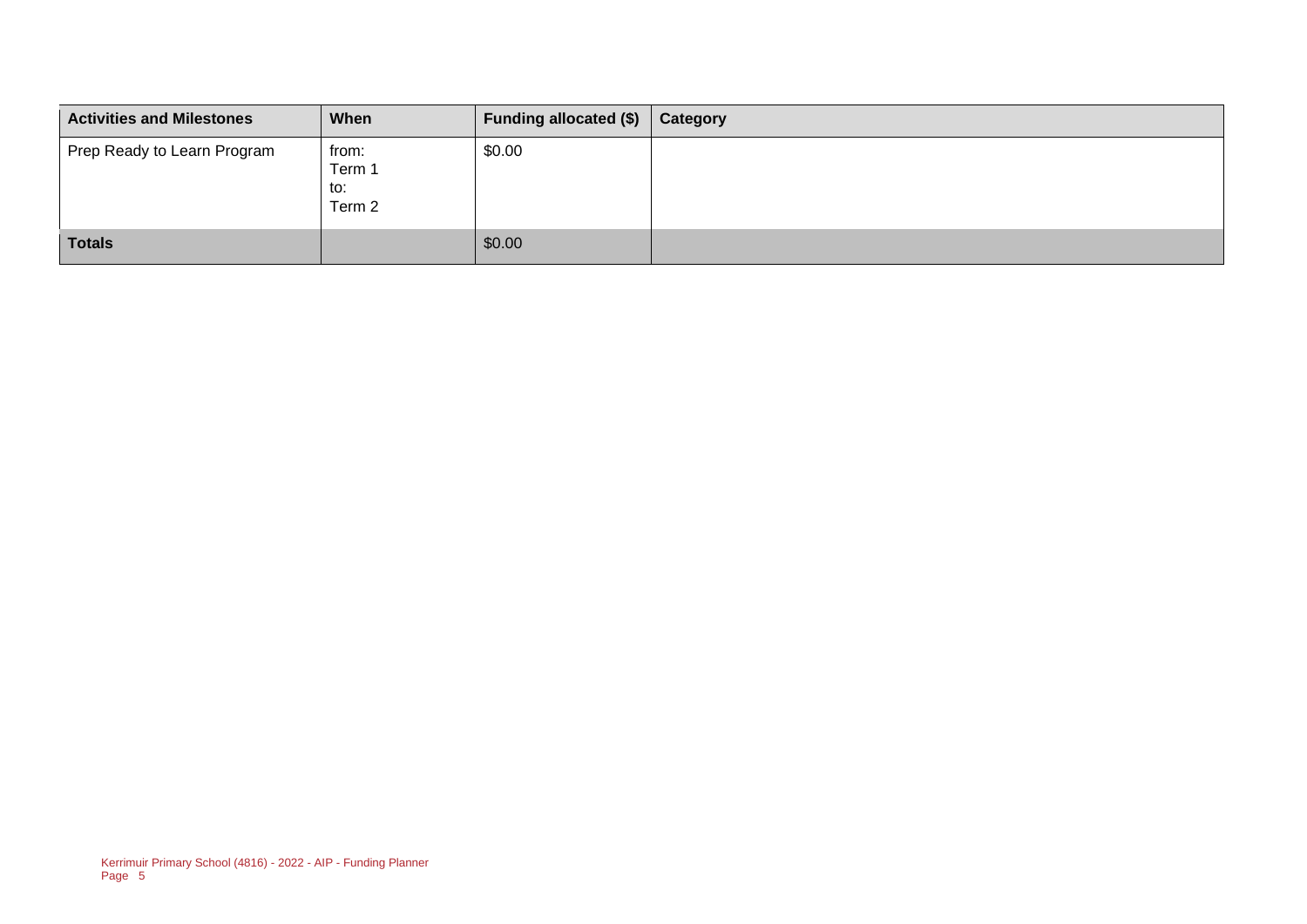# **Professional Learning and Development Plan**

| <b>Professional Learning</b><br><b>Priority</b>                                                                                                                      | Who                                                                                                        | When                             | <b>Key Professional Learning</b><br><b>Strategies</b>                                                                                                                           | <b>Organisational Structure</b>                                                                            | <b>Expertise Accessed</b>                                                                                    | Where                           |
|----------------------------------------------------------------------------------------------------------------------------------------------------------------------|------------------------------------------------------------------------------------------------------------|----------------------------------|---------------------------------------------------------------------------------------------------------------------------------------------------------------------------------|------------------------------------------------------------------------------------------------------------|--------------------------------------------------------------------------------------------------------------|---------------------------------|
| Schedule and organise<br>professional learning on<br>formative assessment and<br>collecting, analysing,<br>responding to and monitoring<br>data throughout the year. | $\overline{\mathbf{M}}$ Leadership<br>Team<br><b>⊠</b> PLC<br>Leaders<br>$\triangleright$ Principal        | from:<br>Term 1<br>to:<br>Term 2 | $\overline{\mathbf{z}}$ Planning<br>$\triangleright$ Design of formative<br>assessments                                                                                         | ☑ Formal School Meeting /<br>Internal Professional<br>Learning Sessions<br>$\triangledown$ PLC/PLT Meeting | $\overline{\mathbf{y}}$ External consultants<br><b>Karen Starkiss</b>                                        | $\boxdot$ On-site               |
| Establish resourcing for<br>individual and tailored<br>support programs                                                                                              | $\triangleright$ Principal                                                                                 | from:<br>Term 1<br>to:<br>Term 2 | $\overline{\mathbf{z}}$ Planning<br>$\triangledown$ Preparation                                                                                                                 | ☑ Formal School Meeting /<br><b>Internal Professional</b><br>Learning Sessions                             | $\overline{\mathbf{z}}$ Internal staff                                                                       | $\overline{\mathsf{M}}$ On-site |
| Plan for and schedule<br>professional learning,<br>including subsequent<br>sessions to determine impact<br>and review actions                                        | $\triangleright$ Principal<br>$\overline{\mathbf{z}}$ School<br>Improvement<br>Team                        | from:<br>Term 1<br>to:<br>Term 4 | $\overline{\mathbf{z}}$ Planning<br>$\triangleright$ Curriculum development<br>☑ Formalised PLC/PLTs                                                                            | ☑ Whole School Pupil<br>Free Day<br>☑ PLC/PLT Meeting                                                      | $\overline{\mathsf{M}}$ PLC Initiative                                                                       | $\overline{\mathsf{M}}$ On-site |
| Hold professional learning for<br>teachers implementing<br>wellbeing programs                                                                                        | $\overline{\mathbf{M}}$ Student<br>Wellbeing Co-<br>ordinator<br>$\overline{\mathbf{y}}$ Wellbeing<br>Team | from:<br>Term 1<br>to:<br>Term 4 | $\triangledown$ Peer observation<br>including feedback and<br>reflection<br>$\boxtimes$ Student voice, including<br>input and feedback<br>$\triangledown$ Demonstration lessons | ☑ Whole School Pupil<br>Free Day<br>$\overline{\mathbf{2}}$ Timetabled Planning<br>Day                     | $\overline{\mathbf{y}}$ Internal staff<br>$\overline{\mathbf{y}}$ External consultants<br><b>Bill Rogers</b> | $\overline{\boxtimes}$ On-site  |